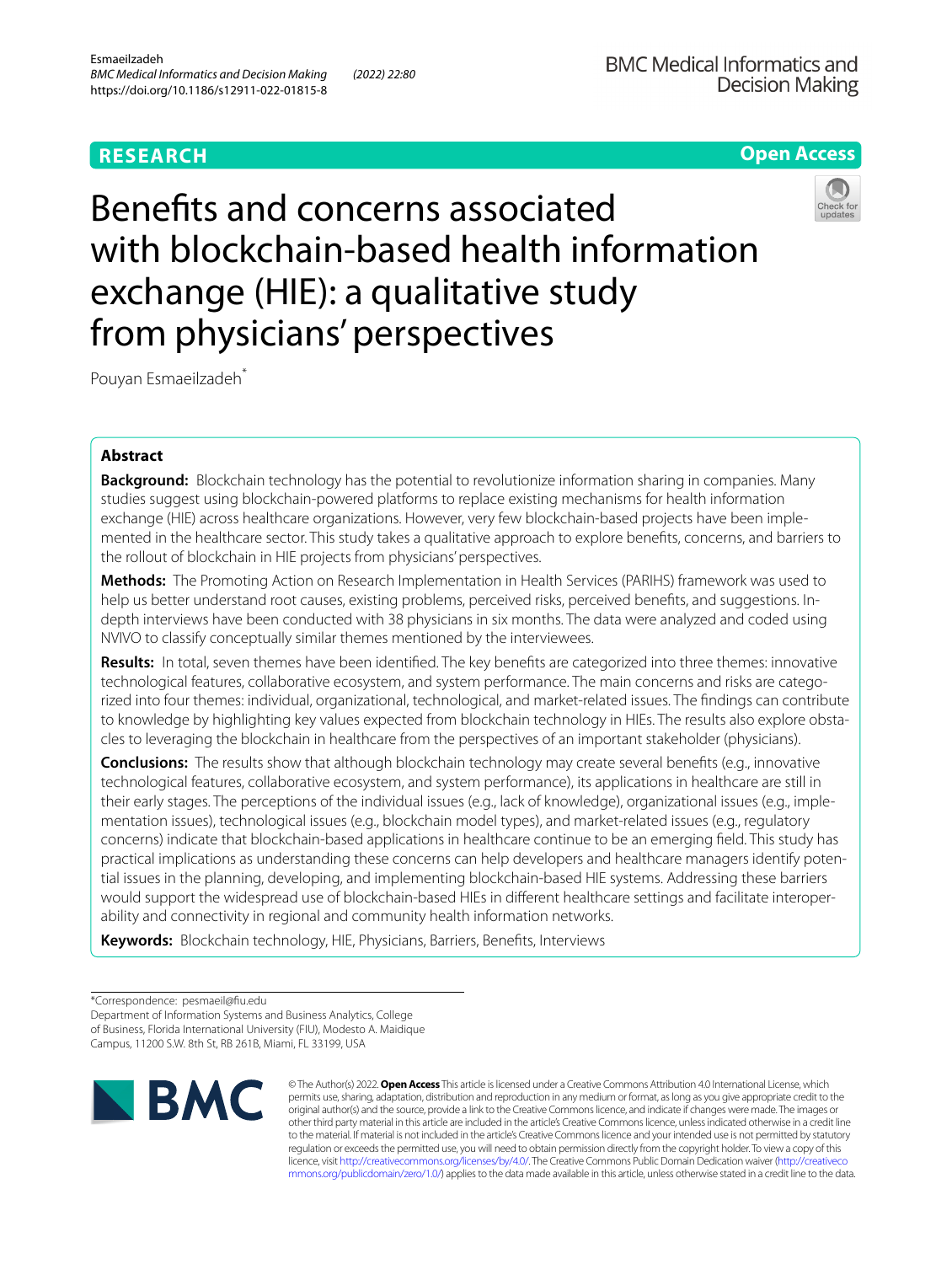## **Background**

## **Blockchain technology**

Blockchain is a disruptive technology that could fundamentally change the way companies operate. Blockchain is mainly recognized as the underlying technology for cryptocurrencies, but it is not limited to digital currencies (e.g., Bitcoin, Ethereum, etc.). Blockchain can be used in several industrial sectors such as healthcare, supply chain management, digital rights management, energy, and governments [[1\]](#page-16-0). Blockchain platforms use a decentralized network of distributed nodes to validate transactions and maintain the system's data integrity [\[2](#page-16-1)]. The main principles of blockchain are decentralization, peer-to-peer (P2P) transmission, transparency, pseudonymity, irreversibility of transactions, higher security, and computational logic  $[3]$  $[3]$ . Thus, a chain of blocks containing operation information avoids having a central repository or middleman to complete transactions. Since there is no central institution, a consensus mechanism is needed by nodes to maintain the consistency of data and preclude systems from failing due to malicious data [[4\]](#page-16-3). Blockchain can have diferent control mechanisms, such as permissioned and permissionless [[5\]](#page-16-4). In the permissionless blockchain, anyone can join the network as a user and/or node, and the data is publicly available using a public ledger. However, only invited parties can join the network as a user and/or node in the permissioned blockchain. Based on this architecture, some nodes can receive transactions and store data, and some users can read, write, and enter data into the network.

#### **Blockchain applications in the healthcare**

Blockchain is recognized as a potential technology to manage information sharing between healthcare organizations and providers. Blockchain has been suggested as an attractive solution for improving interoperability in healthcare systems, which are generally fragmented [\[6](#page-16-5)]. Several studies propose using blockchain-based platforms to securely manage medical information in the healthcare sector [[7](#page-16-6)]. A study examines the impact of blockchain on the healthcare and biomedical industry for security and privacy purpose [\[8\]](#page-16-7). Another study proposes a blockchain-based health information exchange (HIE) system for patient monitoring [\[9\]](#page-16-8). Blockchain is reported to exhibit organizational benefts (e.g., pharmaceutical supply chain and clinical trials) and patient-related benefts (e.g., personalized healthcare and tracking health data) in healthcare  $[10]$  $[10]$ . Using smart contracts is also suggested to enhance the transparency of the entire medical environment, manage access control, and integrate data based on defned patient-provider relationships and data privacy policies  $[11]$  $[11]$ . These permissioned platforms can provide a comprehensive log of medical records available to patients and doctors. Each entity can enter, view, track, and audit information stored in a block based on preset role-based access. Federated blockchains are a good ft for the healthcare context where more than one entity is in charge of the system, and a few organizations can control and verify transactions [[12\]](#page-16-11).

## **Blockchain adoption in healthcare**

While a growing number of industry sectors have started using blockchain technology in their business process, the adoption of blockchain-based platforms is still slow in the healthcare sector. According to previous studies, blockchain features such as decentralization, immutability, transparency, and traceability are proposed to improve healthcare data management (e.g., storage, exchange, and access) [[13\]](#page-16-12). Nevertheless, very few blockchain projects have been officially launched in the healthcare ecosystem, and many suggestions still remain in the research and examination phase  $[10]$  $[10]$ . Thus, several healthcare organizations and clinicians are still reluctant to adopt blockchain technology as a foundational innovation. The lack of interest in blockchain implementation in healthcare indicates that critical concerns exist for stakeholders regarding integrating this technology into their healthcare systems.

#### **Research objective**

Physicians are one of the most important users and stakeholders of blockchain projects in healthcare. Little is known about how physicians perceive the barriers and challenges of blockchain technology adoption within a healthcare context. Few studies used a literature review approach to identify and categorize the benefts and threats of blockchain technology in healthcare [[10\]](#page-16-9). However, they mainly investigated factors from the healthcare organizations' perspective. This study takes a qualitative methodology to explore values, barriers, and concerns associated with blockchain applications from physicians' point of view. The results can be a step forward in this research direction by investigating the adoption problems deeply from physicians' perspectives. Furthermore, the fndings can provide practical implications to managers and developers by highlighting the key concerns that should be well-addressed to encourage the widespread adoption of blockchain.

## **Methods**

#### **Research context**

HIE systems can be categorized into three groups federated, centralized and blended. In a Federated HIE, each participating organization can control their medical information and respond to queries when patient information is requested (query-based services) [[14\]](#page-16-13). In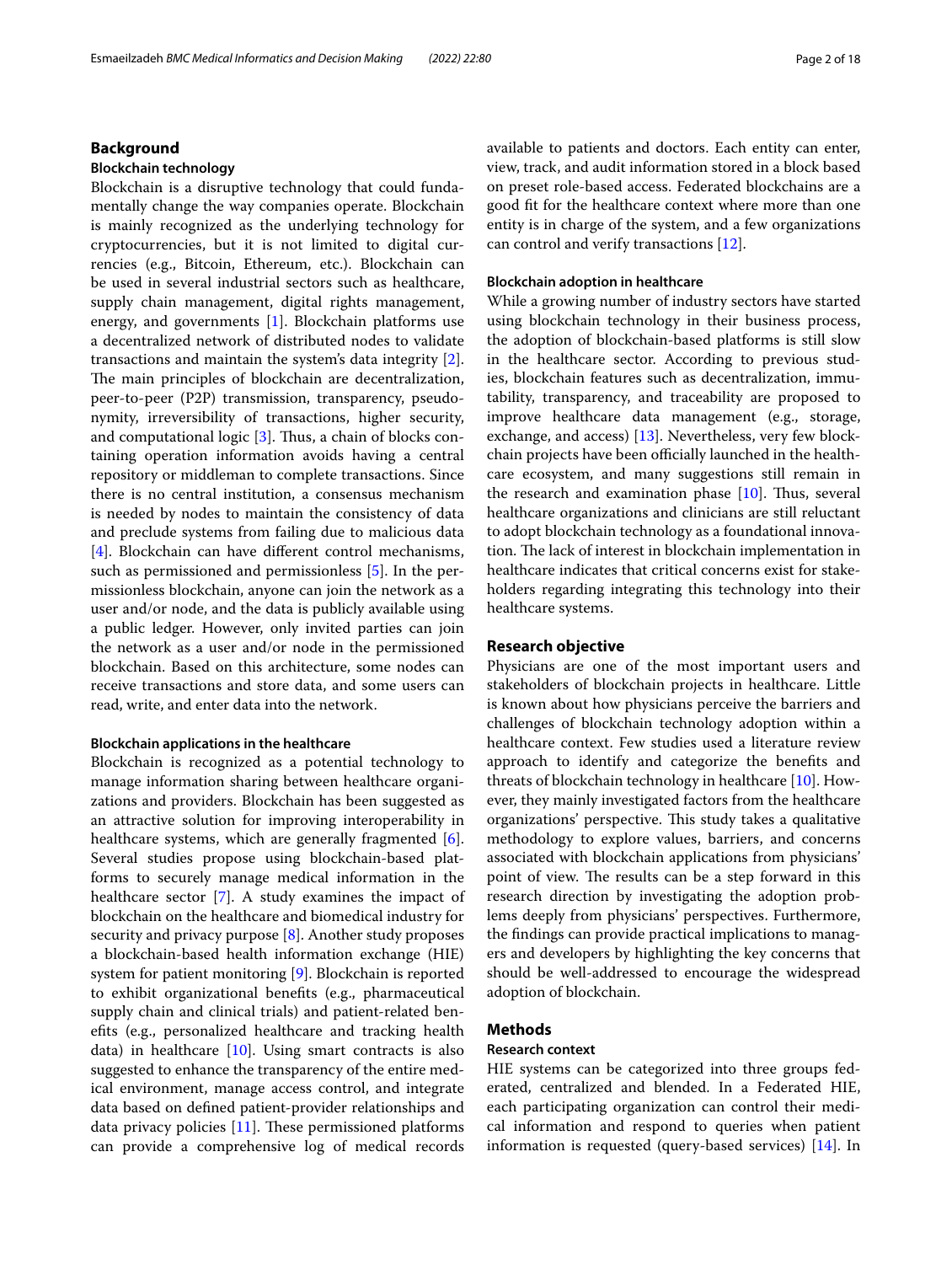federated HIEs, a central data repository does not exist, and the HIE only connects diferent systems by providing record location and patient matching services. A centralized HIE (as a central hub) collects medical information from various healthcare organizations and stores such information in a centralized place to provide access [\[15](#page-16-14)]. A blended HIE can store some healthcare information centrally and access other medical information through query-based services. A blockchain-based HIE solution will likely replace the data interfaces between HIE and diferent Electronic Health Records (EHRs) or other information systems and change how patients might control their own medical data. At the begging of the interviews, these defnitions were clearly explained to the physicians who participated in the study to better specify the research context which is blockchain-based HIE solutions.

## **Participants**

This study aims to identify and categorize the key concerns and barriers to implementing and using blockchain-based HIE from an essential stakeholder (e.g., physicians) in these information-sharing endeavors. Instead of a separate blockchain application, blockchain HIE solutions can be used through their portals or integration with the physicians' EHRs. As a user of HIE, healthcare providers can provide valuable insights about the back-end technology of blockchain for data exchange. The benefit perceptions and risk beliefs of prospective users may afect their future adoption of blockchain HIE solutions. Healthcare providers' adoption decisions could signifcantly afect what technologies or IT solutions healthcare organizations may use in their practices. Moreover, potential users of blockchain HIE can defnitely highlight possible concerns, challenges, and barriers that may refrain them from supporting and using new blockchain-based solutions implemented and promoted by healthcare organizations. Thus, participants were physicians or healthcare providers with various specialties working in diferent healthcare settings in the United States.

A series of semi-structured, open-ended interviews were conducted online through Zoom (the video conferencing software) to collect and evaluate their perceptions and concerns about using blockchain for HIE purposes. The interviews were mainly directed by a list of structured questions used to facilitate more in-depth conversations and allow a more profound understanding by the researcher. Two inclusion criteria were used consistent with the study objects. The first one was: participants had experience with an HIE network (e.g., regional HIE). The second one was: participants were familiar with the concept of blockchain technology. Using these criteria could help us collect quality and reliable information from healthcare providers aware of the main two topics covered in this research study.

## **Design**

Although several studies demonstrate general concerns about blockchain technology in healthcare, little is known about physicians' perceptions and experiences around blockchain space and how it enables HIE [\[7](#page-16-6)]. Since this phenomenon has not been examined clearly and infuential factors have not been determined in repeated studies, a qualitative methodology is conducted using a grounded theory framework to generate deeper insights  $[16]$  $[16]$ . The grounded theory uses systematic inductive methods to build concepts and theory from data [\[17](#page-16-16)]. Moreover, the Promoting Action on Research Implementation in the Health Service (PARIHS) framework was considered as a basis for selecting interview questions. The PARIHS framework proposes three factors (i.e., evidence, context, and facilitation) that infuence the successful implementation of evidence-based practices [[18\]](#page-16-17). Evidence refers to knowledge-based supports for the efectiveness of an intervention (which is blockchain-based HIE in this study). Context explains the environment or setting in which the intervention is implemented (which is the healthcare context in this study). Facilitation posits the technique or process used to smooth change management, such as changing others' attitudes, perceptions, or behaviors to increase the odds of successful implementation [[19\]](#page-16-18).

According to Helfrich, Damschroder, Hagedorn, Daggett, Sahay, Ritchie, Damush, Guihan, Ullrich and Stetler [[20\]](#page-16-19), the framework consists of interacting core elements. (1) Evidence refers to codifed and non-codifed sources of perceived knowledge by stakeholders (which are physicians in this study). (2) Context refers to the quality of the environment or setting where the research is implemented (hospital settings in this study). (3) Facilitation refers to a system to help people change their attitudes, habits, skills, and working procedures (blockchain solutions in this study). This framework proposes that a successful implementation is a function of these three factors and their interrelationships. The justification for using the PARIHS framework is to examine how (1) users (i.e., physicians) perceptions and attitudes, (2) hospitalrelated factors, and (3) blockchain-based solutions and their interrelationships are important in the successful implementation of blockchain-based HIE solutions.

Thus, interview questions are guided by the grounded theory and PARIHS framework. In this study, questions on evidence are related to physicians' awareness and experience with blockchain technology. Questions on context focus on current issues with HIE eforts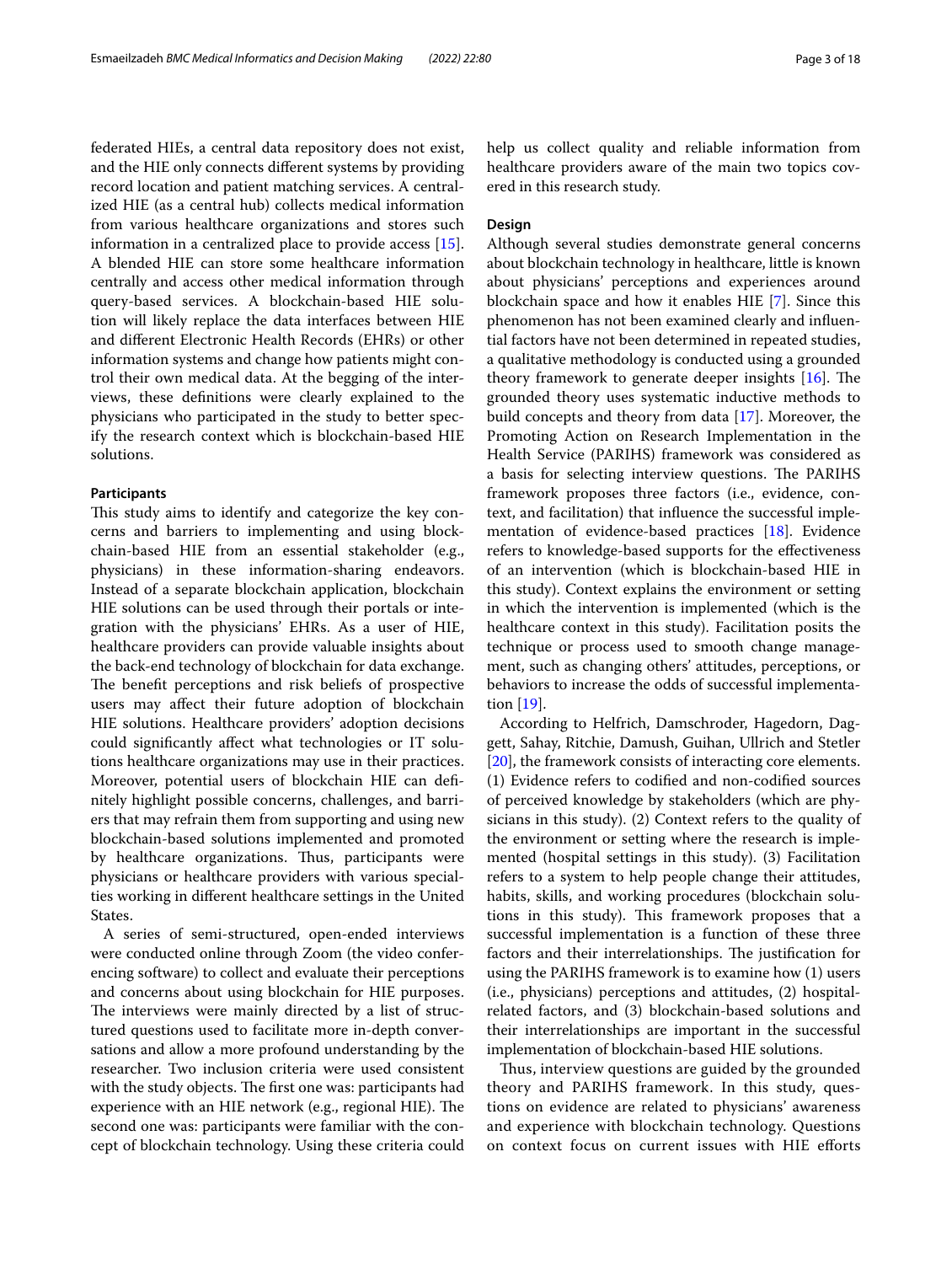and physicians' attitudes about the use of blockchain in healthcare settings. Finally, questions on facilitation cover perceived benefts, risks, and suggestions for the successful rollout of blockchain-based platforms for information sharing in healthcare [[21\]](#page-16-20). As the purpose of this study was to characterize physicians' expectations, attitudes, and experiences to help develop a blockchain-enabled HIE, using the PARIHS framework can be helpful to apply the knowledge into practice. The list of questions is shown in Table [1.](#page-3-0)

## **Setting**

The interviewed physicians were recruited from four virtual events in the United States in 2021: two clinical and medical informatics conferences at the national level, an annual healthcare symposium, and a yearly medical association summit. These virtual events were conducted at different times of the year. The researcher used purposive sampling to recruit healthcare providers. According to purposive sampling (as a non-probability sampling method), researchers use their judgment when selecting population members to participate in their studies [[22](#page-16-21)]. Based on the inclusion criteria, an invitation email was sent to 81 physicians who met the defined criteria. The purpose and significance of the study followed by a written consent form were sent to potential samples with an email address registered in these events. Two reminders were also sent to them: the frst one after two weeks and the second one after one month from the initial email. Finally, 38 respondents agreed to participate in a one-on-one online interview. Physicians who had accepted to be interviewed could avoid participating in this study at any time voluntarily. Two physicians withdrew their acceptance and did not participate in their scheduled interviews. Therefore, the researcher managed to conduct 36 in-depth interviews with physicians.

#### **Data collection**

Data collection and analysis were conducted using the Consolidated Criteria for Reporting Qualitative Research (COREQ) guidelines proposed by previous studies [\[23](#page-16-22)]. This study was reviewed and approved by the Institutional Review Board (I.R.B) of the authors' afliated university, and the data collection was performed confdentially. Although participants in this study were fairly familiar with blockchain, the researcher neutrally reviewed the concept of blockchain technology at the beginning of the interview process to ensure participants could better realize the purpose of this study. The interviewer referred to the baseline questions that covered the main topics under examination in this study and then asked some follow-up questions for clarity purposes or collecting deeper information. The interviewer did not use any positive or negative connotations associated with blockchain not to lead the answers. Each interview lasted approximately 30 to 45 min, depending on the length of answers and the number of follow-up questions.

#### **Data analysis**

The grounded theory analytical techniques were used to analyze the data since there was no prior theoretical framework or coding schema. The interviews were transcribed by two researchers who researched HIE efforts and blockchain platforms in the United States for more than seven years to perform explorative content analysis. The baseline questions were used to systematically review and code the interviews' transcripts until the entire text was covered. The coding schemes used in this study were open, axial, and selective coding procedures suggested by Corbin and Strauss [[24\]](#page-16-23) to identify conceptually similar themes mentioned by the interviewees. Open coding is

| Category     | Interview questions (baseline)                                                                                                                                                                                                                                                                                       |  |
|--------------|----------------------------------------------------------------------------------------------------------------------------------------------------------------------------------------------------------------------------------------------------------------------------------------------------------------------|--|
| Fvidence     | Your current awareness of blockchain concepts and characteristics?<br>Your general knowledge about blockchain-based projects in healthcare?<br>Your prior experience with an HIE network?<br>Your prior participation in a blockchain-based HIE solution?                                                            |  |
| Context      | The key problems with information sharing among healthcare organizations?<br>The main issues with exiting HIE efforts?<br>Your opinions and reflections about using blockchain in healthcare?<br>Your attitudes about integrating blockchain into HIE networks?                                                      |  |
| Facilitation | The potential benefits of using blockchain in HIE efforts?<br>The concerns and risks associated with using blockchain in HIE efforts?<br>Your suggestions about integrating blockchain in HIE efforts?<br>Your recommendations about the successful rollout of blockchain-enabled<br>HIE in healthcare institutions? |  |

<span id="page-3-0"></span>**Table 1** Qualitative interview questions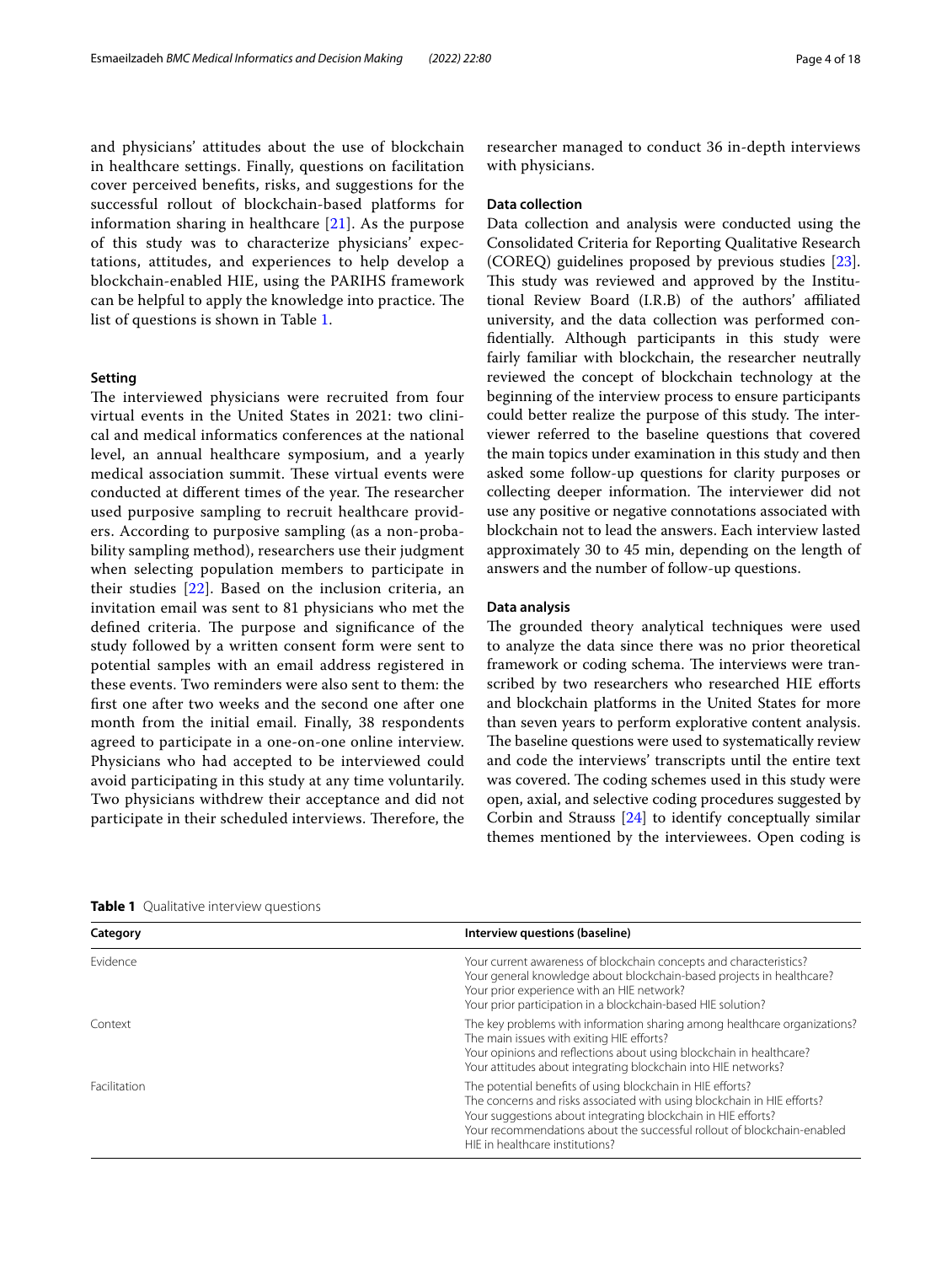an analytical process that identifes concepts, properties, and dimensions by clearly defning these codes. Axial coding refers to relating categories to identifed open codes based on conceptual similarities. Selective coding is the final stage of data analysis. These selective codes represent theoretical constructs formed by connecting the axial codes to provide a theoretical explanation of concerns and barriers to blockchain-based HIE.

Two coders independently coded 38 interviews. During the three phases of coding, the two researchers coded 38 interviews. Using NVIVO-12, the coders proceeded lineby-line, sentence-by-sentence, paragraph-by-paragraph, page-by-page, and section-by-section. This approach ensured that the analysis results were "grounded" in the data [[24\]](#page-16-23). To identify open codes, which we subsequently grouped into categories representing axial codes, we obtained Inter-Rater-Reliability (IRR) of 70% and Cohen's Kappa of 0.69. Because the IRR metric was less than 75% and Cohen's Kappa metric was less than  $0.75$  [ $25$ ], we repeated the coding process until the agreement metrics fell within the acceptable range. Before repeating the coding process, the coders met to resolve coding disagreements and reach a coding consensus. At the end of this phase, the coders obtained an IRR close to 93% and Cohens Kappa of 0.87, demonstrating that the coding process was reliable and valid across the two coders.

## **Results**

## **Interviewee's characteristics**

Table [2](#page-5-0) shows the participants' characteristics. IBM SPSS version 27 was used to perform the descriptive statistics. The demographic data highlights that 63% of physicians who agreed to participate in this study were male, and 37% were female. Age range and length of practice (years) were normally scattered, with age range between 45 and 54 years (48%) and length of career between 11 and 15 years (42%) were higher ranges among provided categories. Physicians who participated in this study were from various areas of work and specialty, with family medicine (19%) slightly represented more than others. 31% of respondents mainly practiced in a public hospital, and the majority of the respondents (74%) indicated they worked in an urban setting. Consistent with the inclusion criteria, all 38 interviewees indicated that the hospital/clinic they worked in either implemented or participated in an HIE program (for instance, regional or state-based HIE networks). In addition, all respondents stated that they had participated in an HIE network to share patients' medical records. Thus, the interviewees were familiar with existing HIE projects and their concerns and challenges.

#### **Evidence**

According to the inclusion criteria, all physicians who participated in this study were generally aware of blockchain concepts and technological underpinning. Around 86% of them mentioned that they were extremely or moderately familiar with blockchain platforms and smart contracts. Around 94% of the participants indicated that they were extremely or moderately familiar with blockchain-based projects in healthcare. The top three examples were blockchain applications in HIE, supply chain management, and tracking counterfeit medical products. 100% of them also stated that they had experience with an HIE network. The top three were direct exchange, lookup exchange, and patient-mediated exchange, where 92% of them were at the regional level, and 8% occurred at the state level. Around 23% of respondents had participated in the development and implementation of a blockchainbased HIE. However, only one of the projects was officially launched when the interviews were conducted. 17% expressed that they had participated in published studies suggesting HIE frameworks using blockchain technology. Finally, 60% reported that they were theoretically familiar with blockchain-enabled platforms designed for HIE.

## **Context**

#### *Critical issues with existing HIE systems*

Respondents were asked about the main problems and issues with existing HIE mechanisms used for sharing health information. Relying on grounded theory, coding procedures (open, axial, and selective codes are used to fnd the common concepts, constructs, and themes. Table [3](#page-6-0) demonstrates open codes and common concepts.

Table [4](#page-6-1) shows the categories of eight constructs. According to the results, respondents believe that relying too much on EHRs [[26\]](#page-16-25) as the centerpiece of HIE systems, mainly using centralized platforms in HIE systems, and the inability of existing HIE systems in maintaining care coordination are the top three problems with existing HIEs.

Table [5](#page-6-2) depicts the key themes that detail the main issues with existing HIE systems. The core themes are problems with the quality and characteristics of data stored and shared through existing HIEs, issues with central exchange platforms, and concerns about networks of relationships among stakeholders involved in HIEs.

## *Opinions and attitudes toward using blockchain in healthcare projects*

36% of physicians who participated in this study were very positive about the idea of utilizing blockchain in healthcare. With regard to critical issues with existing HIE systems, these respondents believe that "blockchain technology has the potential to solve most of the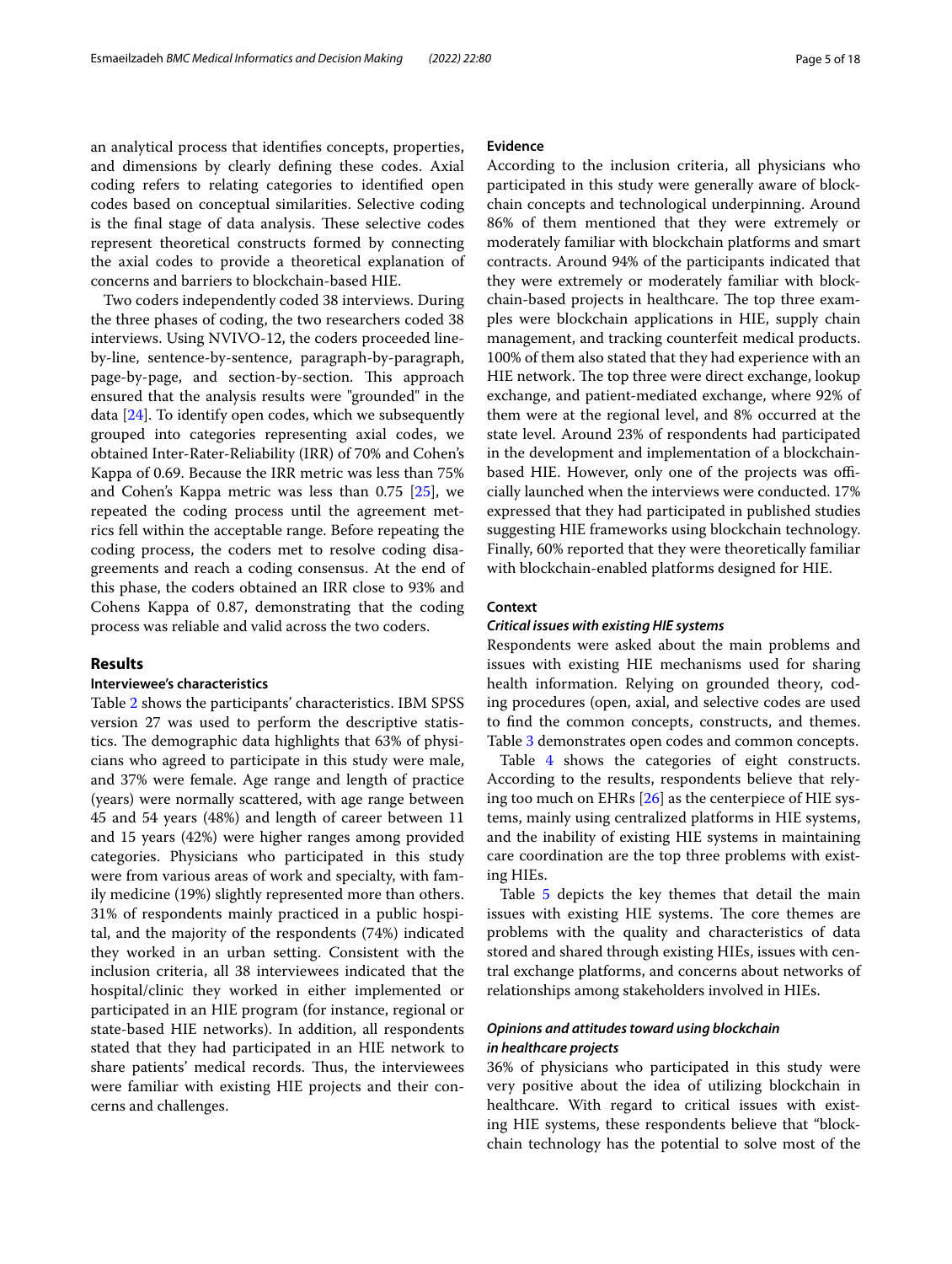## <span id="page-5-0"></span>**Table 2** Sample characteristics

| Variable                                                                     | Categories              | n (%)          |
|------------------------------------------------------------------------------|-------------------------|----------------|
| Gender                                                                       | Male                    | 24(63)         |
|                                                                              | Female                  | 14(37)         |
| Age                                                                          | Under 35                | 4(10)          |
|                                                                              | $35 - 44$               | 11(29)         |
|                                                                              | $45 - 54$               | 18 (48)        |
|                                                                              | $55 - 64$               | 3(8)           |
|                                                                              | 65 or older             | 2(5)           |
| How long have you been practicing? (years)                                   | $1 - 5$                 | 7(18)          |
|                                                                              | $6 - 10$                | 8(21)          |
|                                                                              | $11 - 15$               | 16(42)         |
|                                                                              | $16 - 20$               | 4(11)          |
|                                                                              | More than 20            | 3(8)           |
| Specialty                                                                    | Emergency medicine      | 2(5)           |
|                                                                              | Family medicine         | 7(19)          |
|                                                                              | Psychiatry              | 1(3)           |
|                                                                              | Surgery                 | 5(13)          |
|                                                                              | Anesthesiology          | 4(10)          |
|                                                                              | Pediatric               | 3(8)           |
|                                                                              | Internal medicine       | 6(16)          |
|                                                                              | Gynecology              | 4(10)          |
|                                                                              | Urology                 | 3(8)           |
|                                                                              | General practitioner    | 3(8)           |
| Type of hospital/clinic                                                      | Public hospital         | 12(31)         |
|                                                                              | Private hospital        | 9(24)          |
|                                                                              | Academic medical center | 4(11)          |
|                                                                              | Nonprofit hospital      | 4(11)          |
|                                                                              | Clinics                 | 7(18)          |
|                                                                              | Rehabilitation          | 2(5)           |
| Healthcare setting                                                           | Rural                   | 7(18)          |
|                                                                              | Urban                   | 28 (74)        |
|                                                                              | Community               | 3(8)           |
| Has the hospital/clinic you work in implemented or participated in an HIE    | Yes                     | 38 (100)       |
| program? (inclusion criteria)                                                | No                      | $\overline{0}$ |
| Have you ever participated in an HIE network to share patients' information? | Yes                     | 38 (100)       |
| (inclusion criteria)                                                         | No                      | $\mathbf 0$    |

information-sharing problems in the healthcare space". 47% were somehow positive about integrating blockchain into HIE networks. The key point repeatedly raised by this group of respondents is that although blockchain could be a good alternative, healthcare organizations should conduct a thorough needs assessment and feasibility analysis before selecting blockchain as a solution. They mainly mentioned that "blockchain is not always the answer to a workflow problem in healthcare" unless strong feasibility analysis shows that functional capabilities of blockchain can fulfll the need (such as inefective procedures used for information sharing). The remaining

17% held natural opinions about sharing health data using blockchain. The main argument pointed out by this group is that the benefts of blockchain applications in healthcare may outweigh the risks. However, many steps should be managed well in the blockchain system development lifecycle, such as planning and analysis, design, implementation, and support and evaluation phases.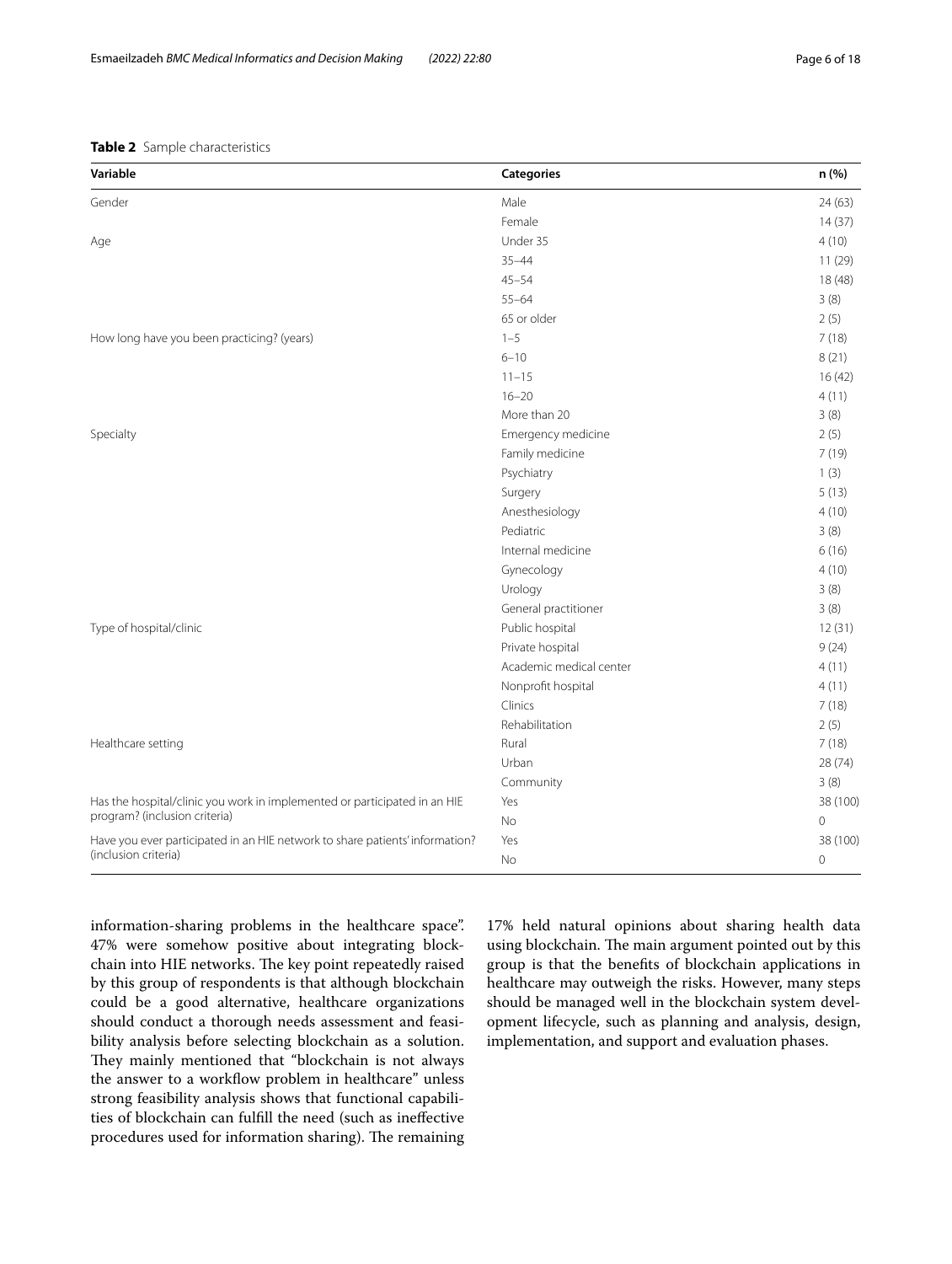## <span id="page-6-0"></span>**Table 3** Open codes for problems with existing HIE mechanisms used for information sharing

| Open codes                                                                                                                                                                                                                    | Common concept                          |
|-------------------------------------------------------------------------------------------------------------------------------------------------------------------------------------------------------------------------------|-----------------------------------------|
| Mainly focusing on EHRs, downtime issues, EHR-based exchange, not compatible EHRs, lack of standards, reliability of EHR<br>systems, interoperability issues of uncertified EHRs                                              | EHR-focused exchange                    |
| Centralization, central ownership, centralized authority, managed by a middleman                                                                                                                                              | Centralized mechanism                   |
| lack of patient-provider interactions, lack of support for care coordination, delays in care delivery                                                                                                                         | Care coordination                       |
| Not transparent, fuzzy purposes of sharing, unclear permission process, lack of visibility of sharing process, ambiguous owner-<br>ship transfer                                                                              | Transparency of shar-<br>ing mechanisms |
| Privacy concerns, security issues, data breach, a single point of failure, technical security measures                                                                                                                        | Privacy and security                    |
| Data are outdated in HIE databases, unavailability of patient data, incomplete or inaccurate patient information is stored in<br>shared records, lack of real-time access to patient data, data inconsistency, duplicate data | Data quality                            |
| Trust issues, trust in recipients, trust-based systems, trust in networks                                                                                                                                                     | Trust                                   |
| Data can be altered, medical records can be manipulated, information can be removed by any entities participating in HIE<br>initiatives                                                                                       | Mutability                              |

| <b>Axial Codes (Constructs)</b>    | <b>Definition</b>                                                                                            | <b>Sample Quotes</b>                                                                                                                    | Count |
|------------------------------------|--------------------------------------------------------------------------------------------------------------|-----------------------------------------------------------------------------------------------------------------------------------------|-------|
| EHR-focused exchange               | The extent to which existing HIE systems are func-<br>tional depending on EHR systems                        | "Many EHRs are used by various healthcare provid-<br>ers. If the EHR of sender or receiver is down, the<br>exchange will be disrupted." | 32    |
| Centralized mechanism              | The extent to which existing HIE systems are<br>centralized                                                  | "HIE systems are mainly centralized, meaning that<br>an organization has the final decision-making<br>authorities."                     | 29    |
| Care coordination                  | The extent to which existing HIE systems may not<br>support care coordination among multiple entities        | "Current HIE mechanisms could take some benefi-<br>ciaries out of the loop, such as patients."                                          | 25    |
| Transparency of exchange platforms | The extent to which existing HIE mechanisms and<br>their policies may not be transparent                     | "Sometimes, it is not clear why certain personal<br>health information should be shared."                                               | 23    |
| Privacy and security               | The extent to which existing HIE may not use<br>technical security measures to protect health<br>information | "Security safequards of current HIE cannot 100%<br>quarantee the privacy and confidentiality of data."                                  | 21    |
| Data quality                       | The extent to which existing HIE systems may not<br>maintain the quality of healthcare data                  | "Lots of medical records in HIE databases are not<br>useful because they are not current data or they<br>may have missing values."      | 20    |
| Trusting relationships             | The extent to which existing HIE systems rely on<br>shaped trust in networks                                 | "Now, sharing health information through HIE<br>needs a huge amount of trust in recipients."                                            | 16    |
| Mutability of data                 | The extent to which health data can be altered and<br>manipulated in existing HIE systems                    | "It is possible that the content of a health record is<br>changed during sharing process with no notifica-<br>tion."                    | 14    |

<span id="page-6-1"></span>**Table 4** Listing of constructs, defnitions, anecdotal evidence, and count for issues with current HIEs

<span id="page-6-2"></span>**Table 5** Selective codes representing problems with existing HIE systems

| Selective codes (themes)         | <b>Constructs involved</b>                                                                                           | <b>Definition</b>                                                                                                                                                                           |
|----------------------------------|----------------------------------------------------------------------------------------------------------------------|---------------------------------------------------------------------------------------------------------------------------------------------------------------------------------------------|
| Data-related issues              | Data quality $+$ mutability of data                                                                                  | The extent to which existing HIE systems may not support<br>data quality and maintain immutability of medical records<br>during sharing processes                                           |
| Exchange platform-related issues | EHR-focused exchange $+$ centralized mechanism $+$ pri-<br>vacy and security + transparency of exchange<br>platforms | The extent to which centralized platforms used in existing<br>HIE systems may not ensure transparency of information-<br>sharing efforts and safeguard the privacy of health<br>information |
| Network-related issues           | Care coordination + trusting relationships                                                                           | The extent to which existing HIE systems may not help<br>care coordination and increase trusting relationships<br>between involved entities                                                 |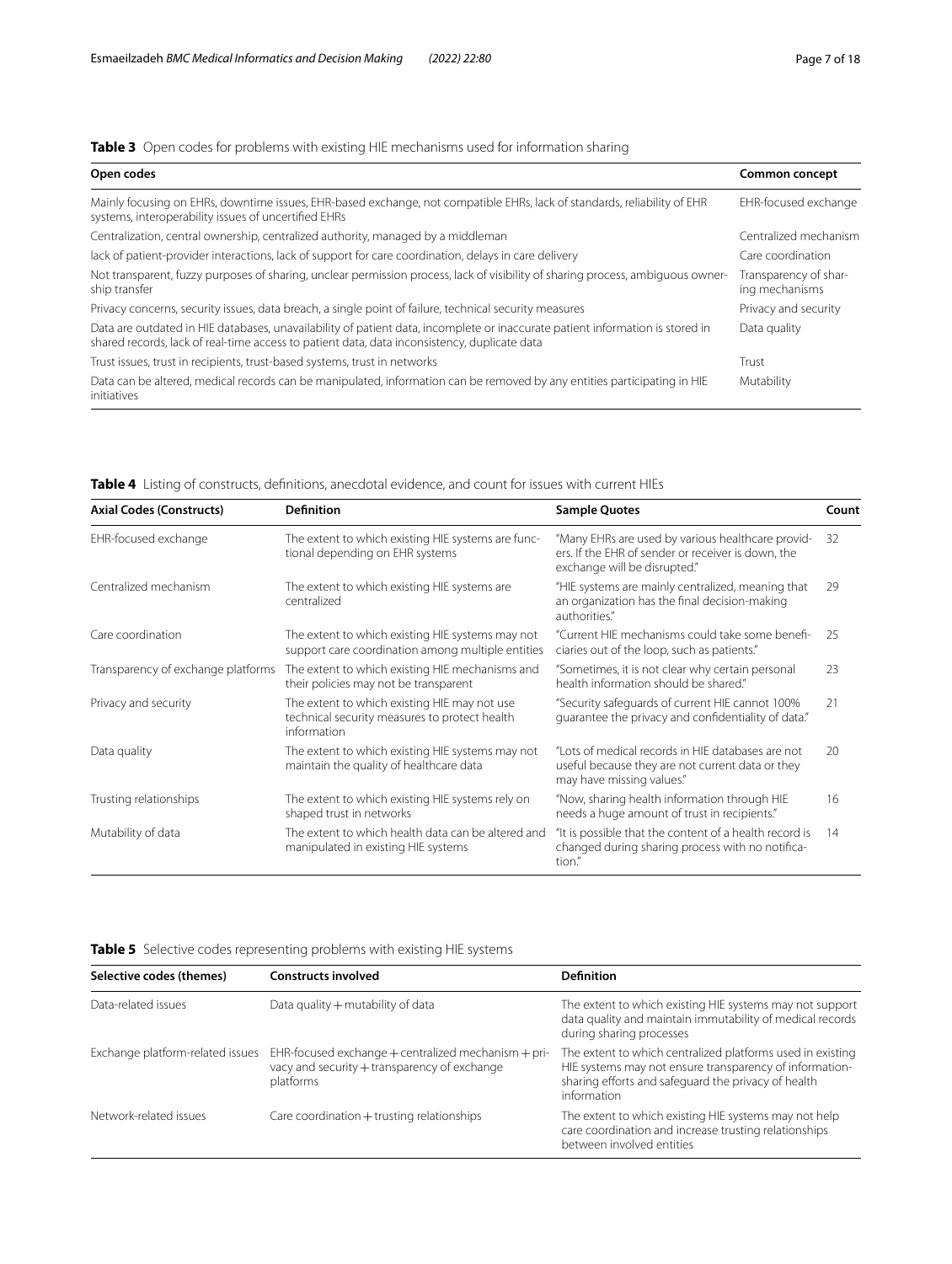#### <span id="page-7-0"></span>**Table 6** Open codes for perceived benefts of using blockchain in HIEs

| Open codes                                                                                                                                                                                                                                                                                                                                                                                                                                                            | Common concept                 |
|-----------------------------------------------------------------------------------------------------------------------------------------------------------------------------------------------------------------------------------------------------------------------------------------------------------------------------------------------------------------------------------------------------------------------------------------------------------------------|--------------------------------|
| ID control, access control, data protection and privacy, security, encryption, cryptographic keys, secure network infra-<br>structure, the anonymity of all users in the blockchain system, blockchain protects user privacy, unhackable networks,<br>identity management, confidential and private transactions, each transaction needs patient's authorization, user<br>information does not link with personal information, mitigating security and privacy issues | Encryption and control         |
| Data integrity, data integration, helping with data storage and data aggregation, data consistency through immutabil-<br>ity                                                                                                                                                                                                                                                                                                                                          | Data management                |
| Better coordination, improved coordination, resolving interoperability conflicts, real-time monitoring of patients' health Interoperable mechanism<br>status                                                                                                                                                                                                                                                                                                          |                                |
| Decentralization, empowerment of end-users, accessibility, the democratization of data, new roles defined, more<br>participants, sharing authority, decentralized decision-making power, availability of data in P2P networks                                                                                                                                                                                                                                         | Decentralized system           |
| Digital facilitation of negotiation, automated verification, computerized execution, and enforcement of contracts,<br>automatic identification and authentication of all participants, sharing information through smart contracts without a<br>third-party intermediary                                                                                                                                                                                              | Smart contracts                |
| Transparency of sharing, data provenance, no repudiation, transparent transaction logs, clear mechanisms, no shady<br>activities, transparent data sharing protocols                                                                                                                                                                                                                                                                                                  | Transparent protocols          |
| Reduced downtime, the system is always available, optimal uptime, systems less likely will fail to perform, network<br>downtime, no inactive time, not offline period, No system breaks                                                                                                                                                                                                                                                                               | System uptime                  |
| Reduced costs of transactions, no need to pay a middleman, lower transaction costs, lower costs of data preparation,<br>increased speed of transactions, faster data exchange                                                                                                                                                                                                                                                                                         | Speed and cost of transactions |

## **Facilitation**

#### *Perceived benefts*

Respondents were asked to describe their opinions about the key benefts of using blockchain in HIEs. Table [6](#page-7-0) demonstrates open codes and common concepts related to the possible contributions of blockchain to HIE projects.

Table [7](#page-8-0) shows eight categories of constructs. The top three constructs are encryption and control, data management, interoperable mechanisms. The findings imply that a more robust encryption mechanism and access control are the most important beneft of blockchain, as 92% of respondents stated this in their interviews. The next construct mentioned by 76% of participants is data management and the efect of blockchain on data immutability, data storage, data aggregation, and data consistency. The third construct stated by 71% of respondents is the interoperable structure where blockchain could enhance collaboration among various entities in the healthcare industry.

Table [8](#page-9-0) depicts the key themes that represent the main benefits of blockchain-based HIEs. The core themes are benefts resulting from innovative technological features, collaborative ecosystem, and system performance. The theme of innovative technological features includes using stronger encryption and control, smart contracts, transparent protocols, and data management. Collaborative ecosystem refects how blockchain can enhance communication and coordination through the interoperable mechanism and decentralized system. The System performance theme describes how blockchain can increase the effectiveness and efficiency of transactions.

## *Perceived concerns*

Then, respondents were asked to evaluate possible concerns and risks associated with using blockchain in HIE. Table [9](#page-9-1) demonstrates open codes and common concepts regarding problems of blockchain-based HIEs.

Table  $10$  shows ten categories of concerns. The top three constructs are lack of knowledge about blockchain technology, implementation issues, and regulatory issues. 89% of respondents mentioned that the most important concern is lack of knowledge, as the majority of users in healthcare are still not familiar with blockchain technology and its applications. 84% of respondents believed that implementation issues could be an essential barrier to blockchain-based HIEs. 78% of interviewees highlighted that a lack of supportive rules and regulations to deploy blockchain in healthcare would discourage users from integrating this innovative technology into their routine practices.

Table [11](#page-11-0) depicts the key themes that represent the possible concerns of blockchain-based HIEs. The core themes are individual-related issues, technology-related issues, organizational-related issues, and market-related issues. This finding describes that concerns and risks associated with blockchain-based HIEs can be investigated from four perspectives: (1) how does an individual user think of blockchain? (2) what technological factors may impede adoption? (3) what organizational factors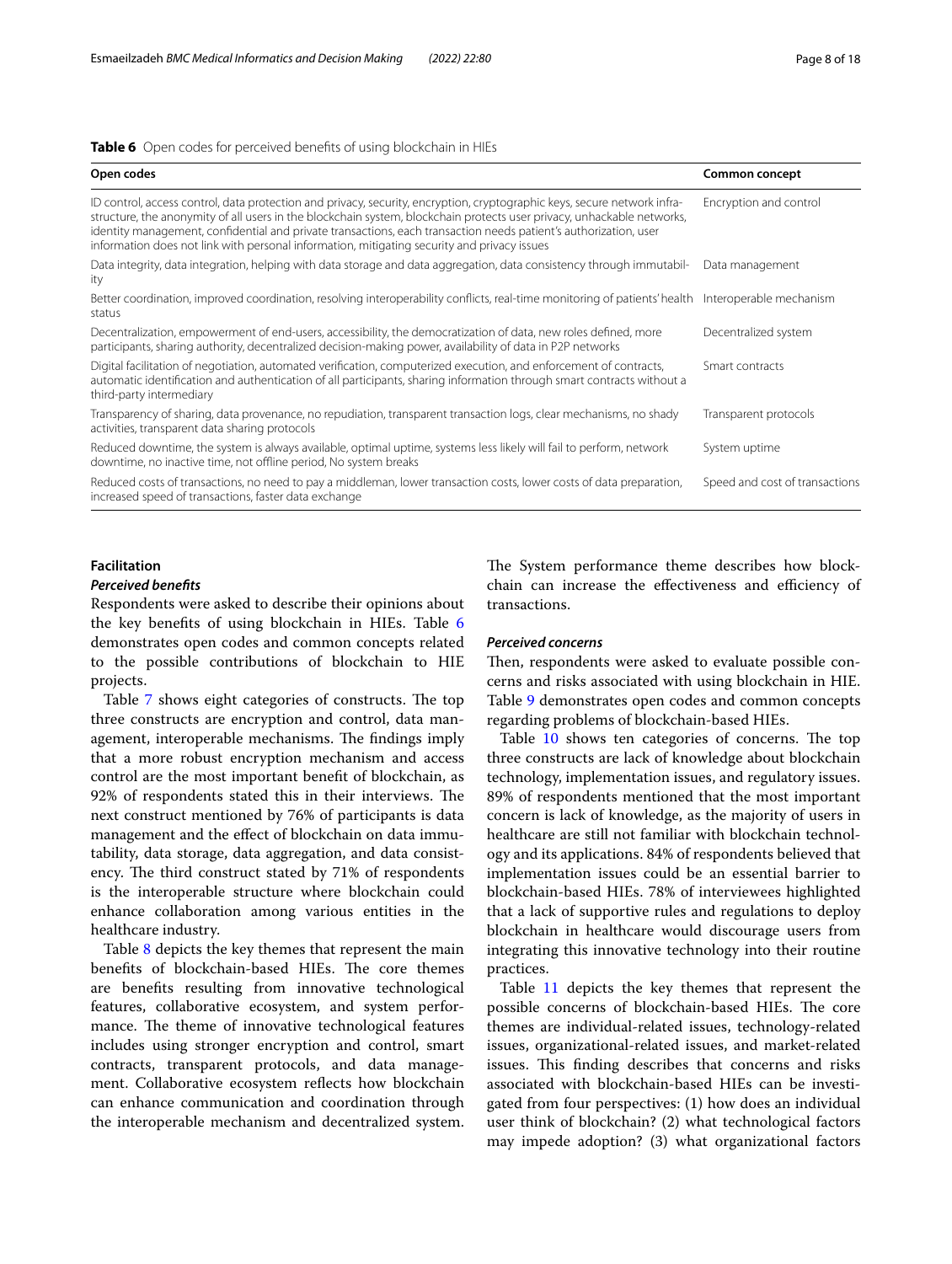| Table 7 Listing of constructs, definitions, anecdotal | evidence, and count for perceived benefits of blockchain-based HIEs                                                                                 |                                                                                                                                                                                             |                |
|-------------------------------------------------------|-----------------------------------------------------------------------------------------------------------------------------------------------------|---------------------------------------------------------------------------------------------------------------------------------------------------------------------------------------------|----------------|
| Axial Codes (Constructs)                              | Definition                                                                                                                                          | Sample Quotes                                                                                                                                                                               | Count          |
| Encryption and control                                | The extent to which blockchain is secure to encrypt data, control access, and<br>protect the privacy of health information during transactions      | "Blockchain functions based on a secure network infrastructure that ensures<br>conhdentiality and privacy of sensitive health information."                                                 | 35             |
| Data management                                       | The extent to which blockchain can improve data storage, data aggregation,<br>and data consistency                                                  | "Systems using blockchain can integrate data from different sources (such as<br>patients) and effectively distribute them across different entities."                                       | 29             |
| Interoperable mechanism                               | The extent to which blockchain enables to communicate and exchange<br>usable data across different parties in a network                             | current HIE systems and facilitate interoperable communications between<br>"Blockchain technology can overcome the interoperability barriers of the<br>different healthcare organizations." | 27             |
| Decentralized system                                  | The extent to which blockchain can distribute authority and decision-making<br>power across various entities in a network                           | "Relying on a P2P network, more roles are defined, and more people will be in<br>the loop of information provision, verification, and exchange."                                            | 23             |
| Smart contracts                                       | The extent to which blockchain enables smart contracts to digitalize, control,<br>and automate transaction                                          | execute transactions automatically when predetermined conditions are met."<br>"Blockchain-powered networks can run programs and codes to verify and                                         | $\approx$      |
| Transparent protocols                                 | The extent to which blockchain uses protocols to increase the transparency of<br>information sharing transactions                                   | "Users can visibly track where health data comes from, what happens to it,<br>where it goes over time, and why it is shared."                                                               | $\overline{1}$ |
| System uptime                                         | The extent to which blockchain platforms could be free from network down-<br>time and inactive time                                                 | "In the last decade, only blockchain platforms proved the claim of enhanced<br>system uptime."                                                                                              | $\frac{5}{1}$  |
|                                                       | Speed and cost of transactions The extent to which blockchain could increase the effectiveness and efficien-<br>cies of information-sharing efforts | "blockchain is seen as being better than previous technologies in terms of<br>reducing costs and improving the speed of transactions."                                                      |                |

<span id="page-8-0"></span>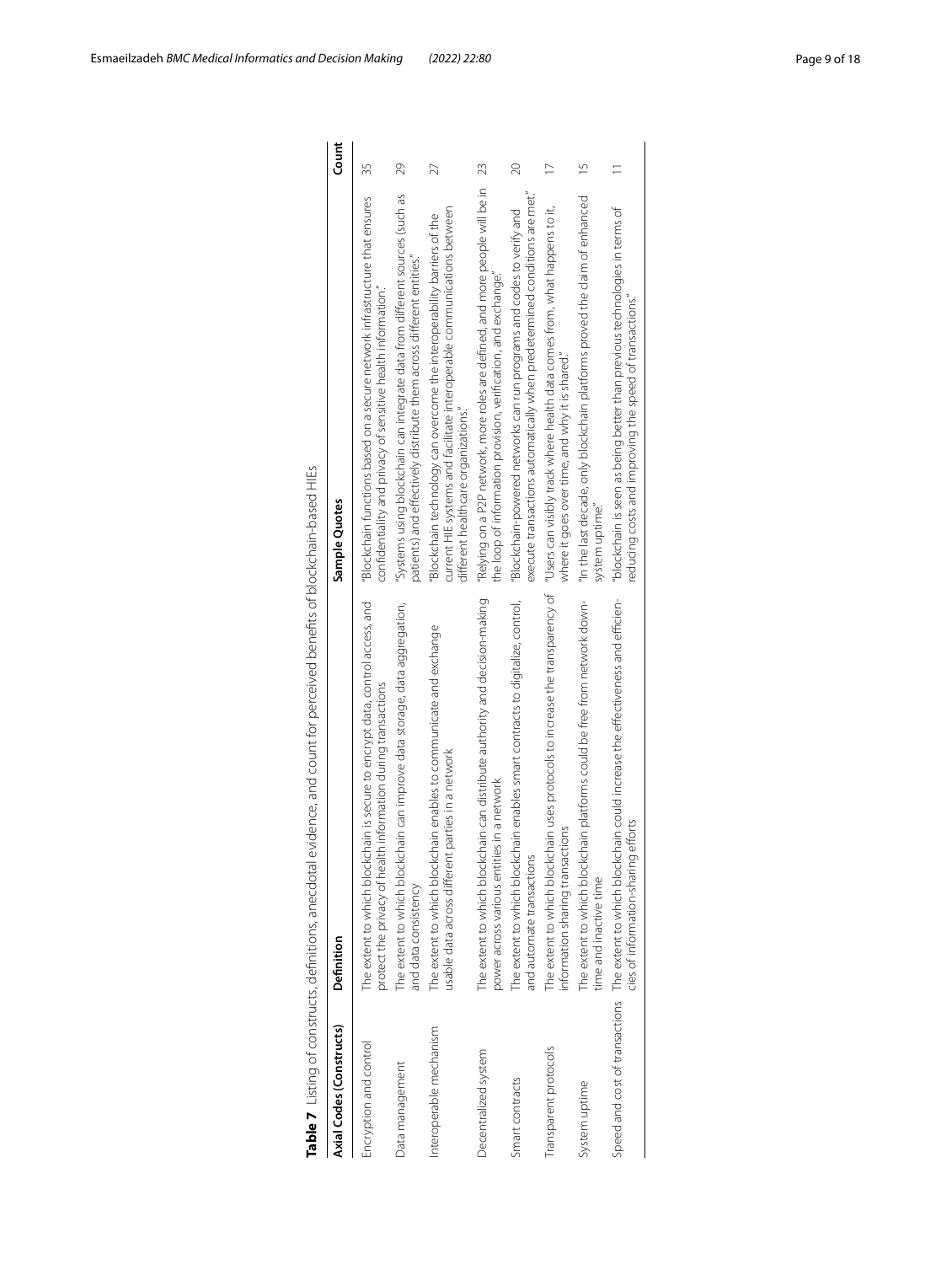<span id="page-9-0"></span>

|  |  |  |  | <b>Table 8</b> Selective codes representing benefits of blockchain-based HIEs |
|--|--|--|--|-------------------------------------------------------------------------------|
|--|--|--|--|-------------------------------------------------------------------------------|

| Selective codes (themes)          | <b>Constructs involved</b>                                                                  | <b>Definition</b>                                                                                                                                                                                                       |
|-----------------------------------|---------------------------------------------------------------------------------------------|-------------------------------------------------------------------------------------------------------------------------------------------------------------------------------------------------------------------------|
| Innovative technological features | Encryption and control $+$ smart contracts $+$ trans-<br>parent protocols + data management | The extent to which blockchain uses innovative features to<br>improve encryption, access control, data management, trans-<br>parency of sharing procedures, and automatic verification and<br>execution of transactions |
| Collaborative ecosystem           | Interoperable mechanism + decentralized system                                              | The extent to which blockchain uses decentralized platforms to<br>improve interoperability standards in healthcare                                                                                                      |
| System performance                | System uptime + speed and cost of transactions                                              | The extent to which reliable blockchain-based networks could<br>increase the effectiveness and efficiency of information sharing<br>transactions                                                                        |

#### <span id="page-9-1"></span>**Table 9** Open codes for perceived concerns associated with using blockchain in HIEs

| Open codes                                                                                                                                                                                                                 | Common concept             |
|----------------------------------------------------------------------------------------------------------------------------------------------------------------------------------------------------------------------------|----------------------------|
| Familiarity, knowledge, exposure, understanding, insights about the system                                                                                                                                                 | Awareness                  |
| Outsourcing, outsourced platforms, in-house, third-party supplier, system design phase, contracting with a vendor,<br>designer contract, contract with an outside provider                                                 | Selection decision         |
| Regulatory issues, unclear rules and regulations, lack of regulatory guidelines, lack of supporting laws, not regulated area,<br>not aligned with HIPAA regulation privacy compliance metrics                              | Regulations and laws       |
| Not doable projects, not feasible efforts, lack of support from managers, not aligned with hospital strategic directions, not<br>backed by healthcare organizations' policymakers                                          | Feasibility                |
| Involvement of various entities, collaboration issues, patient roles, needs for a strong network of relationships, communica-<br>tions issues among different beneficiaries                                                | Stakeholders participation |
| Blockchain architectures, public or private models, authority agency, various platforms, model conflicts, right model in<br>healthcare, different model structures, different verification procedures, consensus algorithm | Blockchain model types     |
| Resource allocations, workflow changes, installing a new system, integrating blockchain into healthcare, system installation, Implementation<br>network infrastructure, implementation duration, implementation cost       |                            |
| Lack of adoption in the market, competitors' adoption, other providers' acceptance, not popular in the market yet, chal-<br>lenge with the widespread adoption of blockchain, state of blockchain adoption                 | Industry traction          |
| Lack of technical trust, untrustworthy technical underpinning, technological immaturity, unreliable foundation, technology<br>in its infancy, instability, unscalable, errors                                              | Trust in technology        |
| Not easy to use, complicated foundations, confusing protocols, difficult platforms                                                                                                                                         | Complexity                 |

can be barriers to the use of blockchain? (4) what external factors may hinder the successful rollout of blockchain?

## **Discussion**

## **Principal fndings**

#### *Perceived concerns and risks with conventional HIEs*

The respondents expressed various concerns related to current HIE systems, such as direct emails or lookup models. The first category of problem is related to data quality in HIE databases. Storing incomplete, duplicate, inaccurate patient information in shared records and lack of real-time access to patient data could have detrimental consequences such as wrong treatments and incorrect medicine. Moreover, medical records can be altered, manipulated, or even removed by any entities participating in HIE initiatives. This issue poses an essential risk to the reliability of HIE databases. The second theme has been shaped around skepticism about the conventional exchange platforms. The existing HIEs are mainly conducted through EHRs, which are centralized platforms, and data exchange occurs in a central ownership environment. One common issue with EHR-based exchanges is the lack of standards because healthcare providers may use different uncertified EHRs. The other possible issue is ambiguous data ownership and the lack of visibility of sharing process, which arises due to centralization. In line with the literature, centralization also may increase the odds of privacy invasion, security issues, and data breaches [\[28\]](#page-16-26). Since a central repository is more likely to encounter a single point of failure, technical security measures may not ensure health information privacy. The last theme is related to care coordination and trusting relationships in HIE networks. Consistent with previous studies, the central HIE systems work well when various central EHR systems collaborate through a trusting environment [\[29](#page-17-0)]. For instance, if a provider uses his/her direct email to share patient information with an unaffliated counterpart, frst, the recipient should be known and trusted. The trust process does not determine by technology, and it is a human factor. The sender should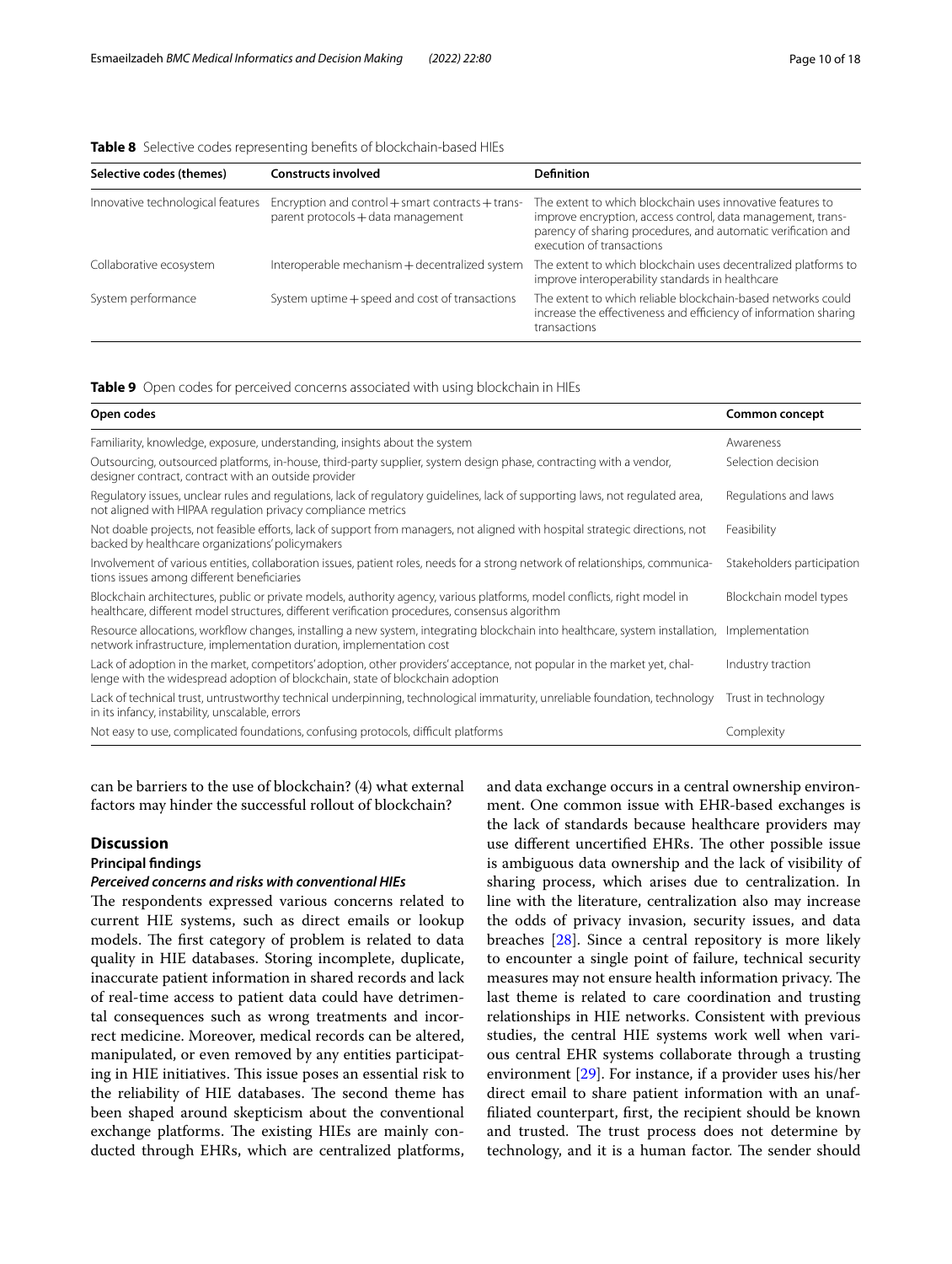<span id="page-10-0"></span>

|                                               | Table 10 Listing of constructs, definitions, anecdotal evidence, and count for perceived concerns of blockchain-based HIEs                                                                                         |                                                                                                                                                                                                |                 |
|-----------------------------------------------|--------------------------------------------------------------------------------------------------------------------------------------------------------------------------------------------------------------------|------------------------------------------------------------------------------------------------------------------------------------------------------------------------------------------------|-----------------|
| Axial Codes (Constructs)                      | tion<br>Definit                                                                                                                                                                                                    | Sample Quotes                                                                                                                                                                                  | Count           |
| Lack of knowledge about blockchain technology | The extent to which healthcare providers may not be aware of block-<br>chain applications in healthcare and why they could be useful                                                                               | "Most of my colleagues don't know what blockchain is and how it<br>can be used in healthcare practices."                                                                                       | 34              |
| Implementation issues                         | ces and effective planning to integrate blockchain into routine<br>The extent to which health care organizations may not have required<br>healthcare practices<br>resourd                                          | "Some managers are terrified by technical issues, time, cost, training,<br>and value-added of blockchain projects."                                                                            | 32              |
| Regulatory issues                             | The extent to which physicians believe that using blockchain-based<br>HIE is not fully requlated                                                                                                                   | "I don't think blockchain applications are completely regulated in the<br>healthcare space and still need laws to support it."                                                                 | $\overline{30}$ |
| Selection decision                            | is challenging when there are various alternatives (i.e., outsourced,<br>The extent to which selecting blockchain platforms in healthcare<br>in-house)                                                             | methods, but some managers believe they need to develop block-<br>'Many outside providers can design blockchain-based exchange<br>chain platforms in-house."                                   | 27              |
| Feasibility issues                            | The extent to which blockchain projects may not be a feasible effort<br>rganizational perspectives<br>from or                                                                                                      | care managers; that's why many of them do not support these kinds<br>"I think blockchain integration is not a feasible endeavor for health-<br>of projects.                                    | 25              |
|                                               | Lack of collaboration among various stakeholders The extent to which various stakeholders may not be willing to col-<br>laborate in blockchain-based HIE                                                           | "A number of entities got to collaborate in blockchain HIE, such<br>as patients I am not sure if all agree on the role of patients in<br>transactions.                                         | 23              |
| Blockchain model types                        | blockchain models (among various architectures) which is suitable in<br>tent to which healthcare providers may not deploy the right<br>the healthcare domain (e.g., public, private, hybrid, federated)<br>The ext | "There are some blockchain architectures, but it is challenging to<br>realize which one could be the most secure model with a robust<br>infrastructure for information exchange in healthcare. | $\overline{2}1$ |
| Complicated system                            | tent to which using blockchain may not be free of effort for<br>The ext<br>users                                                                                                                                   | "Technological foundations of the blockchain and smart contracts<br>do not seem to be easy."                                                                                                   | $\approx$       |
| Network effects                               | The extent to which competitors (such as large healthcare organiza-<br>tions) may not adopt blockchain                                                                                                             | "We are scared that we are the only one $[27]$ adopted blockchain<br>as a matter of fact, competitors' responses are not clear.                                                                | $\frac{5}{1}$   |
| ack of trust in blockchain technology.        | The extent to which healthcare providers believe that blockchain<br>may not be a trustworthy, reliable, and error-free technology                                                                                  | "I think blockchain is still a new technology, still unstable and not<br>scalable.                                                                                                             | $\overline{12}$ |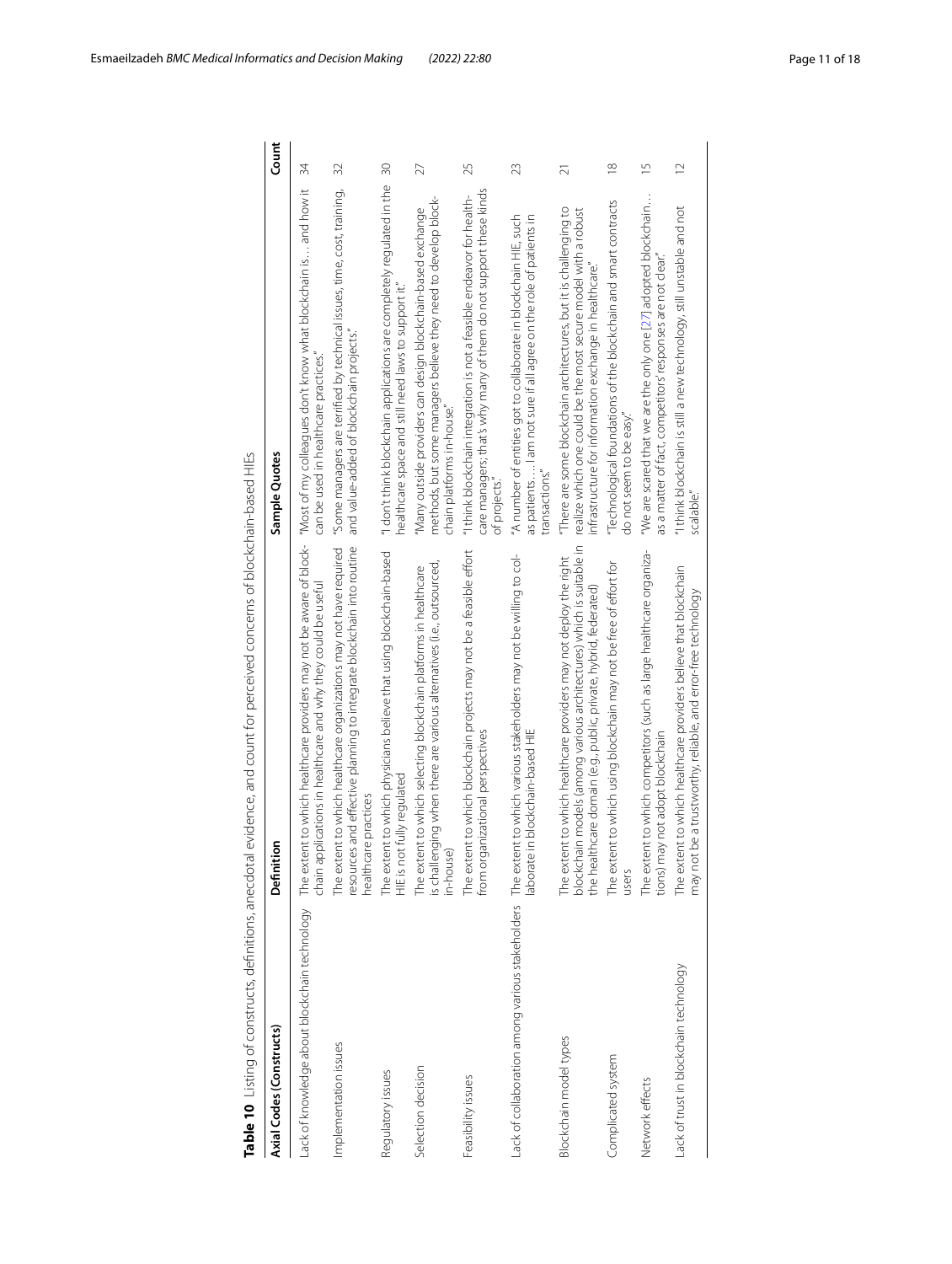| Selective codes (themes)      | <b>Constructs involved</b>                                                                | <b>Definition</b>                                                                                                                                                                                                                    |
|-------------------------------|-------------------------------------------------------------------------------------------|--------------------------------------------------------------------------------------------------------------------------------------------------------------------------------------------------------------------------------------|
| Individual-related issues     | Lack of knowledge about blockchain technology + lack of<br>trust in blockchain technology | The extent to which physicians may not be familiar and<br>aware of blockchain platforms and may not trust in the reli-<br>ability of this technology                                                                                 |
| Technology-related issues     | Complicated system + Blockchain model types                                               | The extent to which developing the right type of block-<br>chain architecture compatible with healthcare would be<br>challenging, and that blockchain model may not be easy to<br>use for HIE purposes                               |
| Organizational-related issues | Feasibility issues $+$ selection decision $+$ implementation<br>issues                    | The extent to which healthcare organizations believe that<br>blockchain projects may not be feasible, selecting block-<br>chain-platform is challenging, and the required resources<br>may not be available for a successful rollout |
| Market-related issues         | Network effects + lack of collaboration among various<br>stakeholders + regulatory issues | The extent to which regulations may not support block-<br>chain applications, the healthcare market may not be<br>receptive, and stakeholders may not fully participate in<br>blockchain projects                                    |

<span id="page-11-0"></span>**Table 11** Selective codes representing concerns about blockchain-based HIE

know who the recipient is and whether he/she is trustable. Thus, a lack of trust in an HIE network may prevent entries from collaboration and result in delays in care delivery.

## *Perceived benefts of blockchain*

Respondents pointed out several benefts expected from blockchain applications in HIEs. These benefits could mainly address the key challenges and risks with conventional HIE systems. First, the benefts stem from innovative technological features of blockchain as a radical change that could substitute the business model of established organizations. Blockchain technology offers unique characteristics, such as dual-key encryption that adds a robust security layer to conventional HIE systems. Consistent with previous studies, the decentralized network of distributed nodes can add more security and visibility to transactions because it doesn't have data breach risks possible with centralized EHR systems [\[30](#page-17-1)]. Since a paramount concern associated with HIEs is privacy and security issues, implementing a system that can minimize data collection issues, unauthorized access, and secondary use of data would be a competitive advantage for healthcare organizations. Moreover, a decentralized computing platform processes complex smart contracts to serve a myriad of use cases. Smart contracts can digitally defne the terms of the agreement between information seekers and information providers that can be performed automatically without a third party. Blockchain-based HIE can utilize smart contracts to integrate data based on the creation of patient-provider relationships. Thus, blockchain can add transparency into the data sharing process as all entities (including patients) can view what health information is collected and shared, why it is exchanged, and to whom it is transferred? As highlighted by previous studies, smart contracts contain contracts and requirements for data ownership, access control, and authorization [[31](#page-17-2)]. Smart contracts can automatically enforce transactions to obtain consensus from providers and patients before giving viewership to a third party. Smart contracts can reduce transaction and legal, operational, and infrastructure costs in the absence of a middleman. Furthermore, smart contracts can replace trust with automatically-executed terms and conditions according to personal data privacy policies, health data record policies, and third-party involvement policies.

Second, the decentralized nature of blockchain can also improve interoperability standards in healthcare. Decentralization based on distributed nodes can enhance the empowerment of end-users and contribute to the democratization of data. Blockchain-based HIE can enable various nodes to communicate with each other. Patients and providers can have their own nodes to participate in the P2P network. Each node has some responsibilities, such as reading, writing, and entering content. Caregivers can review the historical interaction between healthcare professionals and patients in real-time. Blockchain-powered HIE could provide a comprehensive log of medical records available to patients and enables them to accept or reject relationships with healthcare providers. Consistent with previous studies, blockchain platforms can resolve interoperability conficts between involved entities through real-time monitoring of patients' health status and enhanced care coordination [\[32](#page-17-3)].

Third, previous studies propose that blockchain could improve system performance by increasing the efectiveness and efficiency of information-sharing transactions [[33\]](#page-17-4). Historically, blockchain networks have proved that they could signifcantly reduce system downtime. Centralized HIEs could sufer from network downtime and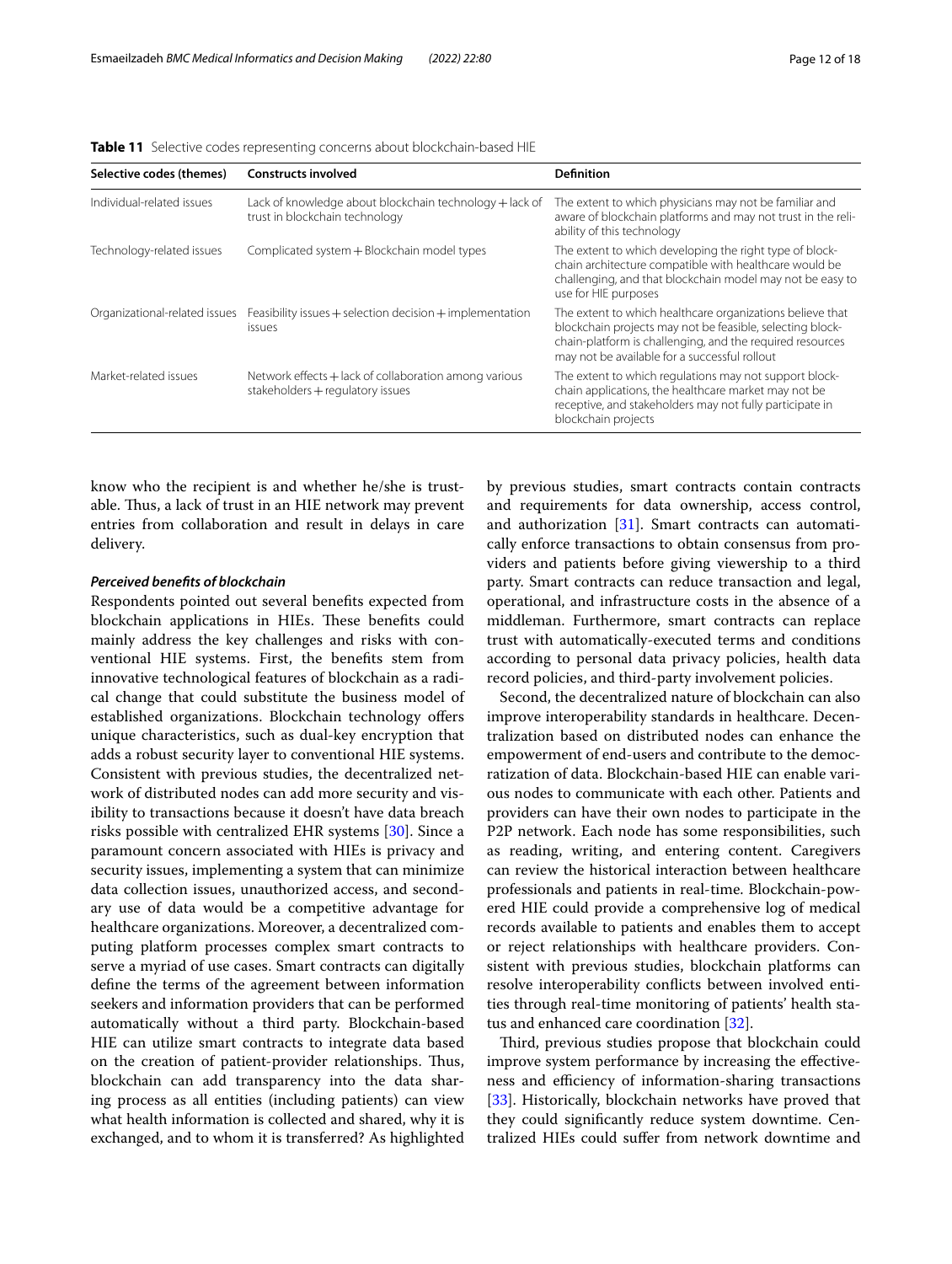inactive time. However, one premise of blockchain is high uptime with fewer to no system breaks that could provide high availability  $[34]$ . The distributed ledger enables each node to keep a copy of the entire ledger and administer the chain independently. Thus, if one node fails, no disruption occurs, the remaining nodes continue operating well. Blockchain-based HIEs could reduce the legal and operational costs of exchange transactions because there is no need to pay an intermediary. These platforms also increase the speed of transactions and provide faster data exchange since smart contracts make medical records accessible in real-time. For example, when a healthcare provider adds new health information or a patient shares a portion of medical records with an authorized third party, automated information is made available in the network. The blockchain HIE could instantaneously allow a patient to recover medical records from the provider node or authorize a third party to access their shared data on demand.

## *Perceived concerns and risks with blockchain*

Respondents also highlighted some concerns and risks associated with the use of blockchain in HIEs. The first source of concerns is related to individual perceptions about blockchain technology as a whole. Since blockchain is still new, many people (including healthcare professionals) have little knowledge about platforms designed based on this radical technology. Lack of knowledge may also lead to a lack of trust because many people believe that blockchain is in its infancy and is not ready to be used in a sensitive environment such as healthcare [[35](#page-17-6)]. Physicians are professionals in a specifc body of knowledge, but they are not necessarily technical experts. Insights and understandings about advanced technology are a function of exposure to technological innovations. However, very few hospitals have already integrated blockchain into their practices; thus, many physicians are still not wide-open to blockchain applications. Respondents expressed that lots of physicians might also confuse blockchain applications in healthcare with cryptocurrency (such as bitcoin blockchain). Since most people only hear negative news when it makes it to the mainstream media and several media coverage highlights illegal use of bitcoin in the dark market, it may afect the general perceptions of physicians about blockchain technology.

The second type of concern is related to the technical aspect of blockchain. Physicians aware of blockchain applications in healthcare may believe that this technology is not easy to use. Participants mentioned that the complexity of blockchain technology (such as mining, encryption protocols, and nodes) is a considerable barrier to adoption. Physicians might believe that using blockchain to exchange health information is complicated, and they may not be able to handle all technical requirements to control their assigned nodes. The other technical concern is that developing the right blockchain architecture compatible with the healthcare domain would be challenging. Diferent model structures use diferent verifcation procedures and consensus algorithm. For instance, public or permissioned blockchain uses diferent ways of controlling and showing transactions [\[36](#page-17-7)]. Permissionless maybe is not a good option for blockchain HIEs since anyone can read and write on the network, and all transactions (i.e., exchange records) are made public with individual anonymity. Permissioned blockchain can be based on diferent architectures, such as private and federated. In the private blockchain, verifcation is done by just the owner of the blockchain. That single "highly trusted" organization can control the rights of reading and writing data on the blockchain. However, it would be challenging to align many organizations to use the same blockchain. As proposed by other studies, in the federated (or consortium) blockchain, more than one organization is in charge of the system  $[37]$  $[37]$ . Thus, it can be a better ft for HIE initiatives where multiple entities control separate nodes to share information between diferent organizations. Complying with the technical aspects of various blockchain architectures could be another source of concern for healthcare professionals.

The third category of concern is related to organizational strategies and practices to select and implement blockchain technology. Respondents stated that a new system (e.g., blockchain HIEs) may not always solve a data-sharing problem between healthcare organizations. As highlighted by previous studies, many interoperability issues can be rooted in inefective procedures or partial use of conventional HIEs [[38](#page-17-9)]. Blockchain HIE initiatives may be terminated because they are not aligned with hospital strategic directions or are not supported by policymakers of healthcare organizations. Hospital leaders may consider quantifable data and reports (datadriven decisions) or use their subjective judgments to conclude that initial costs and long-term costs associated with maintaining, supporting, and enhancing the blockchain system make blockchain HIEs unfeasible. Another organizational issue in system acquisition is selecting the right application that meets the organization's needs. In the design phase, managers should fnalize the make/ buy decision by choosing between designing an in-house blockchain platform or contracting with an external supplier. Conducting a cost–beneft analysis can lead to contracting with an outside blockchain developer, designing a blockchain platform in-house, or purchasing from a blockchain vendor. When a healthcare organization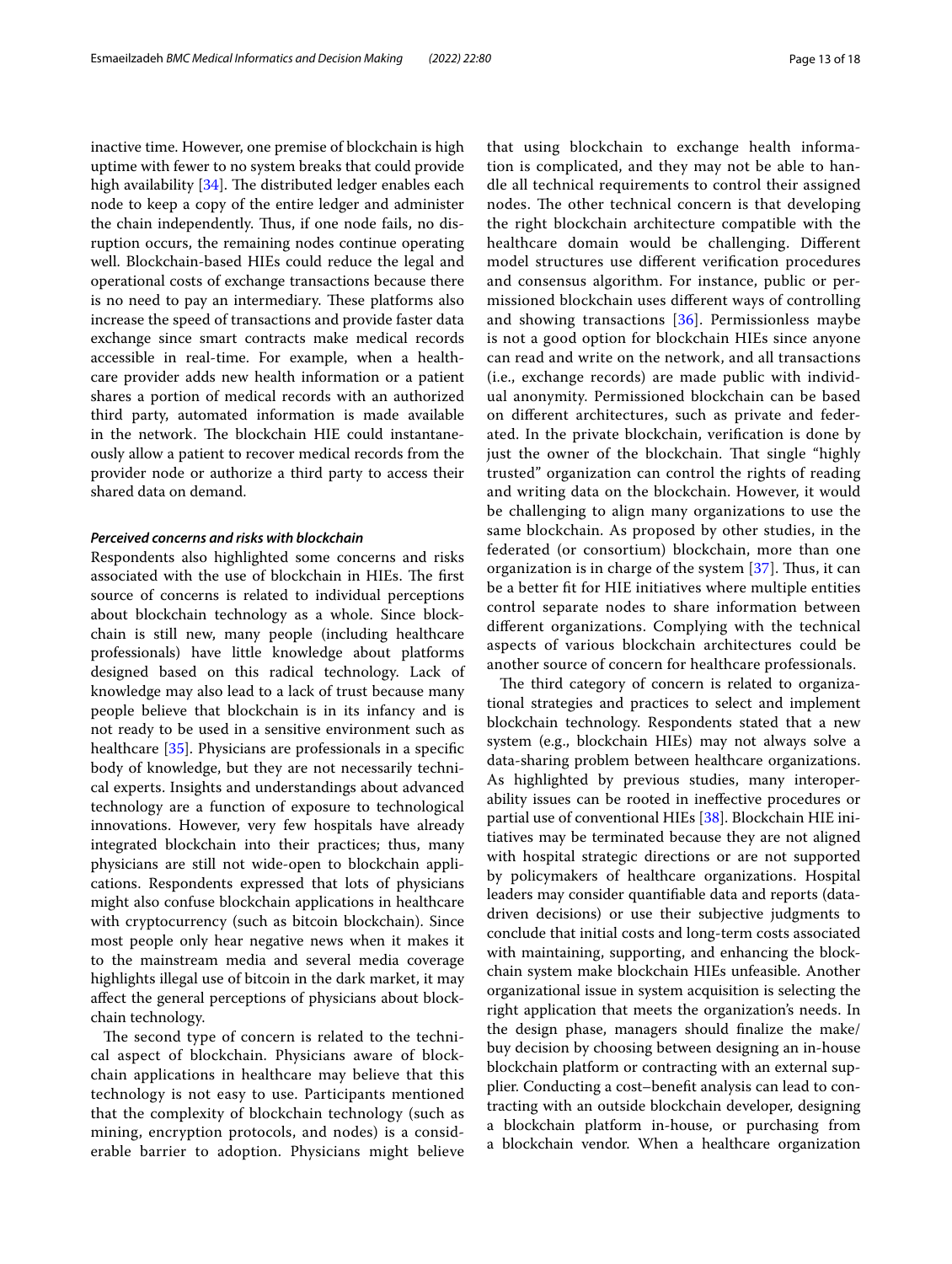passes the selection phase, they enter the next important phase, the implementation stage [[26](#page-16-25)]. Implementation is characterized by allocating the required resources, changing conventional data sharing workfow, installing a new blockchain system, testing the blockchain-HIE platform, integrating blockchain into healthcare practices, developing network infrastructure, planning implementation duration, and calculating implementation costs (i.e., recurring and non-recurring costs). Arranging these initiatives needs strategic planning, human inputs, infrastructure resources, and support from management.

The last class of concern refers to market-related issues. The success of blockchain-powered HIEs is also dependent on external factors that may not be under the direct control of a healthcare organization. One dimension of the market-oriented concerns is how the use of blockchain in healthcare is regulated. Respondents generally expressed that rules and regulations governing blockchain applications in healthcare are not very clear. Consistent with previous studies, since laws and regulations usually lag behind technological advancements, a lack of regulatory guidelines and supporting laws would be a source of concerns [\[10](#page-16-9)]. Respondents were not sure that blockchain-based HIEs were aligned with the Health Insurance Portability and Accountability Act (HIPAA) privacy and security compliance metrics. The other external risk is the industry traction and lack of blockchain adoption in the market. HIE initiatives should occur in a network of providers, and it would be impractical if only a few healthcare organizations joined the network. Thus, the value of network membership to one user is positively afected when other users join and enlarge the network. The value in this context can be efective data-sharing across several providers, resulting in better treatment, care planning, and patient safety. Consistent with Alabi [[39\]](#page-17-10), such markets refer to exhibit network efects or network externalities. Besides network efects, lack of collaboration among various stakeholders (e.g., patients, providers, insurance companies, etc.) can cause risks. It would be possible for many stakeholders to join the network, but few of them may fully participate in blockchain projects through their nodes. Lack of stakeholders' participation can lead to delays in data exchange in the network. In particular, the role and responsibilities of patient nodes in transactions are still not clear for other benefciaries. For instance, if a provider adds new medical exam records to the blockchain but the patient node does not accept/reject relationships to verify the transaction, it will slow down the work process, and the data may not be recorded in the ledger.

#### *A guiding framework*

The findings imply that physicians expect several benefits from blockchain HIE; however, concerns and risks are also not negligible. The calculus of perceived benefits and risks may determine value from blockchain applications in information exchange among healthcare providers. Thus, if blockchain delivers less added value than conventional HIE methods, healthcare professionals will negatively favor blockchain-based HIE. This study contributes to the current discussion on blockchain in healthcare by providing a better picture of what benefts and concerns may shape physicians' perceptions about blockchainbased HIE initiatives. Figure [1](#page-14-0) displays a guiding framework to show the main themes, categories, and concepts resulting from interviews.

#### *Managerial contributions*

In this section, practical implications of the results are discussed. These practical implications can be helpful for both healthcare managers and blockchain system developers. The first managerial contribution is that the pre-adoption phase is as important as the implementation stage for leveraging successful blockchain solutions. Pre-adoption is a critical step because lack of awareness and familiarity of users (physicians in particular) with the concepts and bases of blockchain is raised as an essential concern. In the pre-adoption phase, healthcare organizations need to create awareness, evaluate the possible disruptive efect of blockchain technology on current workflow and practices, and conduct preliminary exploration  $[40]$  $[40]$ . Thus, managers may begin with the fundamentals (like learning blockchain) and familiarize physicians with basic blockchain terms and technical specifcations. Providing a glossary of the most popular and essential jargon, terms, and shorthands can result in higher education and blockchain guides. Since healthcare professionals generally lack insight into the world of blockchain solutions, exposure through seminars, workshops, or online hands-on training could allow potential users to better understand the business value of blockchain-enabled HIEs.

The second recommendation is that healthcare managers revisit their organizational strategy and address what they currently do regarding information exchange, why blockchain is required, what blockchain architecture is the best option, and how they can implement it. The unauthorized sharing of sensitive health information can erode public trust in healthcare systems [[41\]](#page-17-12). Healthcare organizations can encourage increased adoption of blockchain for secure and interoperable HIE. Blockchain system developers can play an essential role in designing blockchain-based HIE that improves interoperability. Blockchain system developers need to develop federated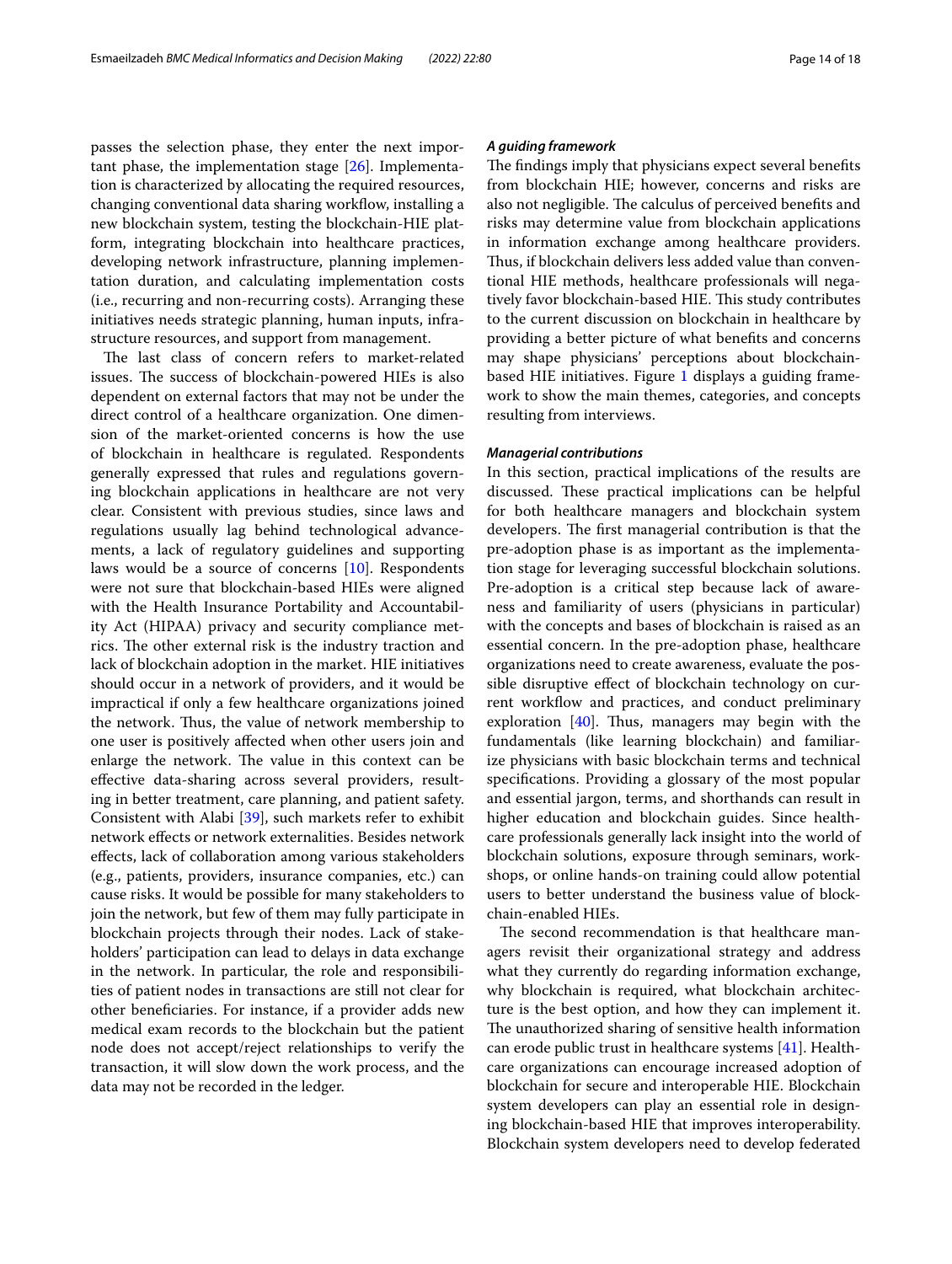

<span id="page-14-0"></span>blockchain models for HIE that enable healthcare organizations to cooperate with various entities. Then, Blockchain system developers can defne technical standards and collectively urge regulators to articulate compliance requirements to encourage scaled blockchain solutions for HIE [\[42](#page-17-13)]. Handling regulatory uncertainty such as compliance with HIPAA to minimize data breach risk could signifcantly support organizations in adopting blockchain in the healthcare industry. When several entities participate in a federated blockchain for information sharing, it allows healthcare strategists to develop legal frameworks for diferent use cases and impact the development of the regulation in their favor.

The third practical contribution is how healthcare organizations can make sense of the potential value of blockchain-enabled HIEs versus conventional HIE models. Mangers and strategies can communicate the problems and risks attached to conventional HIEs to physicians. Then, the key advantages of using

blockchain-based HIEs should be highlighted in organizations' communication channels (such as an intranet or forums) to clarify the value-added of blockchain applications. Finally, they need to express possible blockchain-related risks and how they can address them. For instance, physicians may be worried about the additional workload they may encounter when checking the medical history in a severe condition or strict regulations that make it difficult to reap blockchain's potential and, then, to obtain the promised value of blockchain [\[31\]](#page-17-2). Clear organizational policies and guidelines should be in place to provide information about how managers fgure out the compliance, setup, integration, education, workload, and live support.

Finally, dependency on intra- and inter-organizational collaborations is a signifcant barrier to the successful implementation of permissioned blockchain [\[43](#page-17-14)]. Any organizational chain will entail a certain amount of risk. Integrating blockchain is a radical change that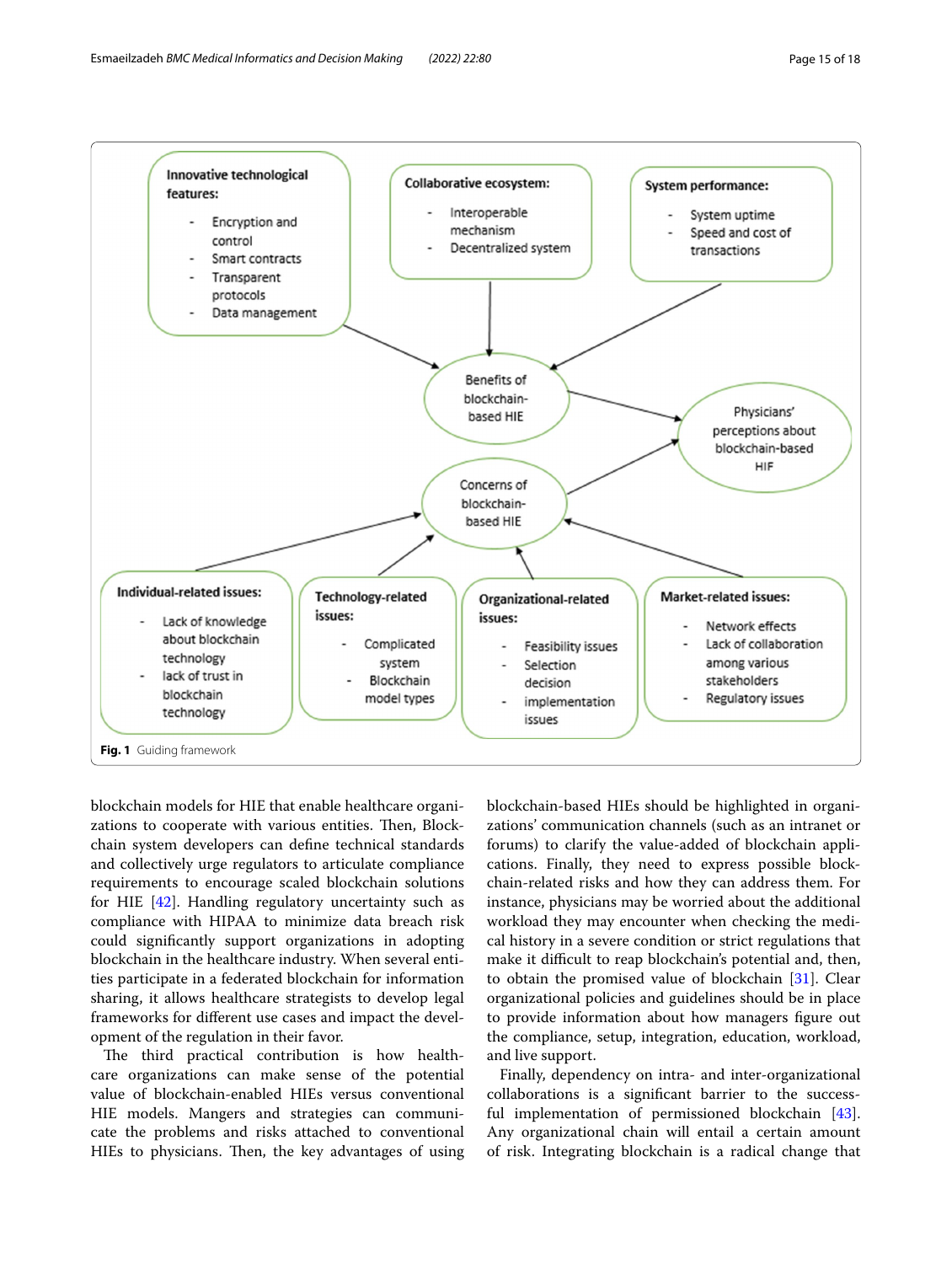fundamentally transforms business models and may involve higher risk for healthcare managers and users. Healthcare organizations that retroft their strategies with blockchain-based HIEs may strongly believe in decentralized technology. They may want to be a technology leader by developing technological standards and providing a network for other organizations unfamiliar with blockchain to join. They may consider blockchain as a technology to redesign the organizations' current business model to remain competitive in a ferce market. Cost reductions and efficiency gains provided by blockchain can provide the opportunity to improve healthcare organizations' market positioning. Thus, other affiliated or unafliated organizations may be willing to collaborate within a network to be involved in information-sharing activities. This dynamism can create an environment enabling all healthcare organizations in the blockchain network to obtain the value-added of the technology. Moreover, innovative healthcare organizations can form a blockchain unit (including passionate physicians and IT department representatives) in which they work on the adoption of blockchain, learning competencies, and sharing with other physicians under strong management support.

#### **Study strengths**

This qualitative study was mainly conducted to discover physicians' perceptions, concerns, and expectations about using blockchain in HIE systems. Thirty-eight physicians who were familiar with HIE and blockchain technology were selected to provide valid and relevant insights. The study design has some strengths. First, the interviewees were sampled from various specialties, experience levels, workplaces, healthcare settings, with diverse personal demographics, such as age and gender. This approach could increase data richness by identifying themes generated from interviewing physicians with diferent backgrounds. Second, the participants of this study were reasonably familiar with HIE and blockchain principles, which was not likely seen in previous studies. Third, this research is among the first qualitative studies to translate physicians' experiences and perceptions to specifc suggestions for the successful rollout of blockchain-based HIE in healthcare organizations.

## **Limitations and future studies**

This study has several limitations. First, the findings of this study, which focused on a group of physicians in the United States, may not be generalizable to other countries. Moreover, 38 participants cannot entirely represent the opinions and perspectives of the entire physician population. It would be interesting for future studies to examine the perceptions of more physicians in other countries with diferent technology infrastructures. Second, the participants in this study were selected using purposive sampling based on particular inclusion criteria to obtain meaningful and practical insights. Tus, respondents were selected on the basis of their familiarity with HIE efforts and blockchain applications in healthcare. Thus, future research can extend this study using other sampling methods (e.g., probability sampling) to include a more diverse sample of physicians. Third, this study attempted to explore the opinions and attitudes of physicians, not other HIE stakeholders (such as health authorities). It can be of interest for future research to investigate the perceptions of other stakeholders, such as patients or health care policymakers. Fourth, the coding procedure consisted of two researchers using NVIVO software to compare and contrast the interview transcripts, identify themes, and choose exemplary quotes. Other researchers may have identifed diferent concepts, themes, or quotes. Future researchers can extend this study and mitigate researcher bias by regular discussions with a larger research team. Finally, this qualitative study identifed several constructs (perceived benefts and risks) that may afect physicians' intentions to use blockchain-based HIE in their practices. Future quantitative research is needed to examine the signifcance and importance of these constructs in the successful implementation of blockchain at hospital-based levels. Moreover, further studies are required to empirically examine the relationships between variables exhibited in the guiding model to measure the prediction power of the proposed model.

## **Conclusions**

Recent studies suggest that blockchain has the potential to provide robust and safe infrastructure for healthcare projects, such as HIE efforts. The main objective of blockchain-powered HIE is to provide a way to store and share health information more efectively, securely, and efficiently. Blockchain technology also raises concerns and skepticism that impede it from fnding appropriate paradigms for use in HIE networks. This study is an attempt to deeply explore, identify, and categorize physicians' perceptions about the use of blockchain-based HIE. This qualitative study is among the first steps to address the blockchain impact on the healthcare industry for information-sharing purposes. The results indicate that although blockchain technology can yield several benefts (e.g., innovative technological features, collaborative ecosystem, and system performance), its applications in healthcare are still in their early stages. The strong beliefs about the individual, organizational, technological, and market-related issues covered in the analysis show that healthcare blockchain applications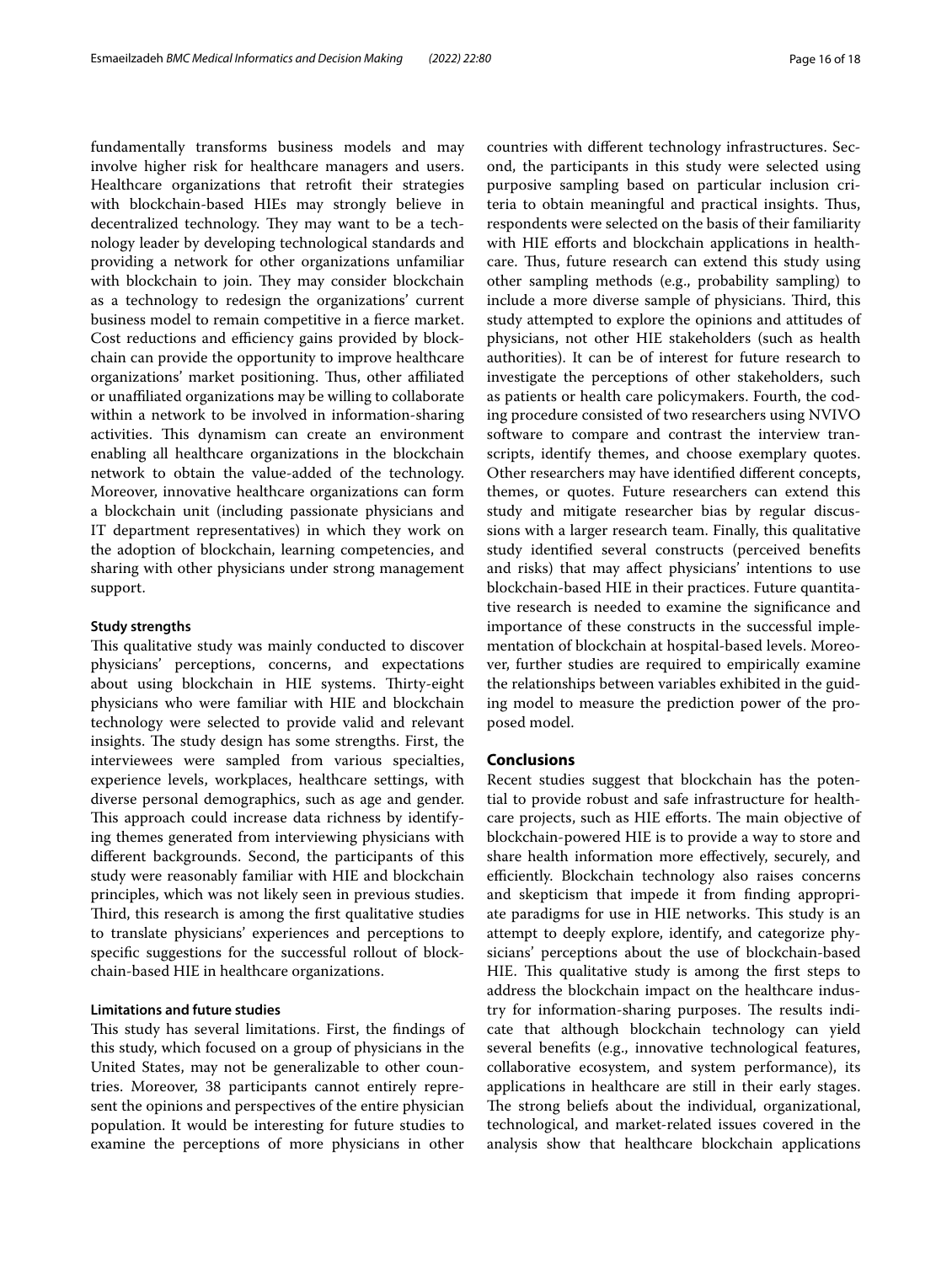continue to be an emerging field. The results can be leveraged to provide insights into physicians' opinions about blockchain's practical advantages and common concerns underlying the anti-blockchain arguments. Consistent with the identifed themes, several solutions are suggested to help shape strategies for blockchain rollout in HIE networks. To include large-scale blockchain platforms in healthcare vision, healthcare managers and policymakers should exert significant effort to highlight potential benefts and address possible risks by devising supportive strategies. Providing efective education campaigns to the physicians' community could be a useful means to increase their awareness of blockchain technology, the most appropriate applications, and its possible effects. This study can serve as a framework for future empirical research designed to assess blockchain technology applications in the healthcare feld.

#### **Authors' contributions**

PE compiled the literature required for the study, collected data, conducted the interviews, prepared the frst draft, and approved the fnal manuscript. All authors read and approved the fnal manuscript.

#### **Funding**

The authors did not receive any funding.

#### **Availability of data and materials**

The datasets used and/or analyzed during the current study available from the corresponding author on reasonable request.

## **Declarations**

#### **Ethics approval and consent to participate**

The study was approved by the Institutional Review Board (IRB) of Florida International University (FIU) (IRB Protocol # IRB-21-0002). Written informed consent was obtained from all participants. All methods used in this study were carried out in accordance with relevant guidelines and regulations.

#### **Consent for publication**

Not applicable.

#### **Competing interests**

The authors declare that they have no competing interests.

Received: 6 January 2022 Accepted: 10 March 2022 Published online: 28 March 2022

#### **References**

- <span id="page-16-0"></span>1. Hughes A, Park A, Kietzmann J, Archer-Brown C. Beyond Bitcoin: what blockchain and distributed ledger technologies mean for frms. Bus Horiz. 2019;62:273–81.
- <span id="page-16-1"></span>2. Centobelli P, Cerchione R, Del Vecchio P, Oropallo E, Secundo G. Blockchain technology for bridging trust, traceability and transparency in circular supply chain. Inf Manag 2021; 103508.
- <span id="page-16-2"></span>3. Toufaily E, Zalan T, Dhaou SB. A framework of blockchain technology adoption: An investigation of challenges and expected value. Inf Manag. 2021;58: 103444.
- <span id="page-16-3"></span>4. Viriyasitavat W, Hoonsopon D. Blockchain characteristics and consensus in modern business processes. J Ind Inf Integr. 2019;13:32–9.
- <span id="page-16-4"></span>5. Helliar CV, Crawford L, Rocca L, Teodori C, Veneziani M. Permissionless and permissioned blockchain difusion. Int J Inf Manag. 2020;54: 102136.
- <span id="page-16-5"></span>6. Gordon WJ, Catalini C. Blockchain technology for healthcare: facilitating the transition to patient-driven interoperability. Comput Struct Biotechnol J. 2018;16:224–30.
- <span id="page-16-6"></span>7. Esmaeilzadeh P, Mirzaei T. The potential of blockchain technology for health information exchange: Experimental study from patients' perspectives. J Med Internet Res. 2019;21: e14184.
- <span id="page-16-7"></span>8. Soni M, Singh DK. Blockchain-based security & privacy for biomedical and healthcare information exchange systems. Mater Today Proc 2021.
- <span id="page-16-8"></span>9. Buzachis A, Celesti A, Fazio M, Villari M. On the design of a blockchainas-a-service-based health information exchange (BaaS-HIE) system for patient monitoring. In: 2019 IEEE symposium on computers and communications (ISCC). IEEE; 2019. p. 1–6.
- <span id="page-16-9"></span>10. Abu-Elezz I, Hassan A, Nazeemudeen A, Househ M, Abd-Alrazaq A. The benefts and threats of blockchain technology in healthcare: a scoping review. Int J Med Inform. 2020;142: 104246.
- <span id="page-16-10"></span>11. Sookhak M, Jabbarpour MR, Safa NS, Yu FR. Blockchain and smart contract for access control in healthcare: a survey, issues and challenges, and open issues. J Netw Comput Appl. 2020;178: 102950.
- <span id="page-16-11"></span>12. Koscina M, Manset D, Negri Ribalta C, Perez O. Enabling trust in healthcare data exchange with a federated blockchain-based architecture. In: IEEE/WIC/ACM international conference on web intelligence-companion volume; 2019. p. 231–7.
- <span id="page-16-12"></span>13. Yaqoob I, Salah K, Jayaraman R, Al-Hammadi Y. Blockchain for healthcare data management: opportunities, challenges, and future recommendations. Neural Comput Appl 2021; 1–16.
- <span id="page-16-13"></span>14. Cochran GL, Lander L, Morien M, Lomelin DE, Sayles H, Klepser DG. Health care provider perceptions of a query-based health information exchange: barriers and benefts. BMJ Health Care Inform. 2015;22:303–8.
- <span id="page-16-14"></span>15. Zhuang Y, Sheets LR, Chen Y-W, Shae Z-Y, Tsai JJ, Shyu C-R. A patient-centric health information exchange framework using blockchain technology. IEEE J Biomed Health Inform. 2020;24:2169–76.
- <span id="page-16-15"></span>16. Charmaz K. Constructing grounded theory: A practical guide through qualitative analysis. New York: Sage; 2006.
- <span id="page-16-16"></span>17. Bryant A. Grounded theory and grounded theorizing: pragmatism in research practice. Oxford: Oxford University Press; 2017.
- <span id="page-16-17"></span>18. Ward MM, Baloh J, Zhu X, Stewart GL. Promoting Action on Research Implementation in Health Services framework applied to TeamSTEPPS implementation in small rural hospitals. Health Care Manag Rev. 2017;42:2.
- <span id="page-16-18"></span>19. Kitson AL, Rycroft-Malone J, Harvey G, McCormack B, Seers K, Titchen A. Evaluating the successful implementation of evidence into practice using the PARiHS framework: theoretical and practical challenges. Implement Sci. 2008;3:1–12.
- <span id="page-16-19"></span>20. Helfrich CD, Damschroder LJ, Hagedorn HJ, Daggett GS, Sahay A, Ritchie M, Damush T, Guihan M, Ullrich PM, Stetler CB. A critical synthesis of literature on the promoting action on research implementation in health services (PARIHS) framework. Implement Sci. 2010;5:1–20.
- <span id="page-16-20"></span>21. Lee K, Lim K, Jung SY, Ji H, Hong K, Hwang H, Lee H-Y. Perspectives of patients, health care professionals, and developers toward blockchainbased health information exchange: qualitative study. J Med Internet Res. 2020;22: e18582.
- <span id="page-16-21"></span>22. Etikan I, Bala K. Sampling and sampling methods. Biometr Biostat Int J. 2017;5:00149.
- <span id="page-16-22"></span>23. Tong A, Sainsbury P, Craig J. Consolidated criteria for reporting qualitative research (COREQ): a 32-item checklist for interviews and focus groups. Int J Qual Health Care. 2007;19:349–57.
- <span id="page-16-23"></span>24. Corbin JM, Strauss A. Grounded theory research: Procedures, canons, and evaluative criteria. Qual Sociol. 1990;13:3–21.
- <span id="page-16-24"></span>25. Pieper D, Jacobs A, Weikert B, Fishta A, Wegewitz U. Inter-rater reliability of AMSTAR is dependent on the pair of reviewers. BMC Med Res Methodol.  $2017.17.1 - 8$
- <span id="page-16-25"></span>26. Roehrs A, da Costa CA, da RosaRighi R, da Silva VF, Goldim JR, Schmidt DC. Analyzing the performance of a blockchain-based personal health record implementation. J Biomed Inform. 2019;92: 103140.
- <span id="page-16-27"></span>27. WHO. Advice on the use of masks in the context of COVID-19: interim guidance. Geneva: World Health Organization; 2020.
- <span id="page-16-26"></span>28. Shen N, Bernier T, Sequeira L, Strauss J, Silver MP, Carter-Langford A, Wiljer D. Understanding the patient privacy perspective on health information exchange: a systematic review. Int J Med Informatics. 2019;125:1–12.